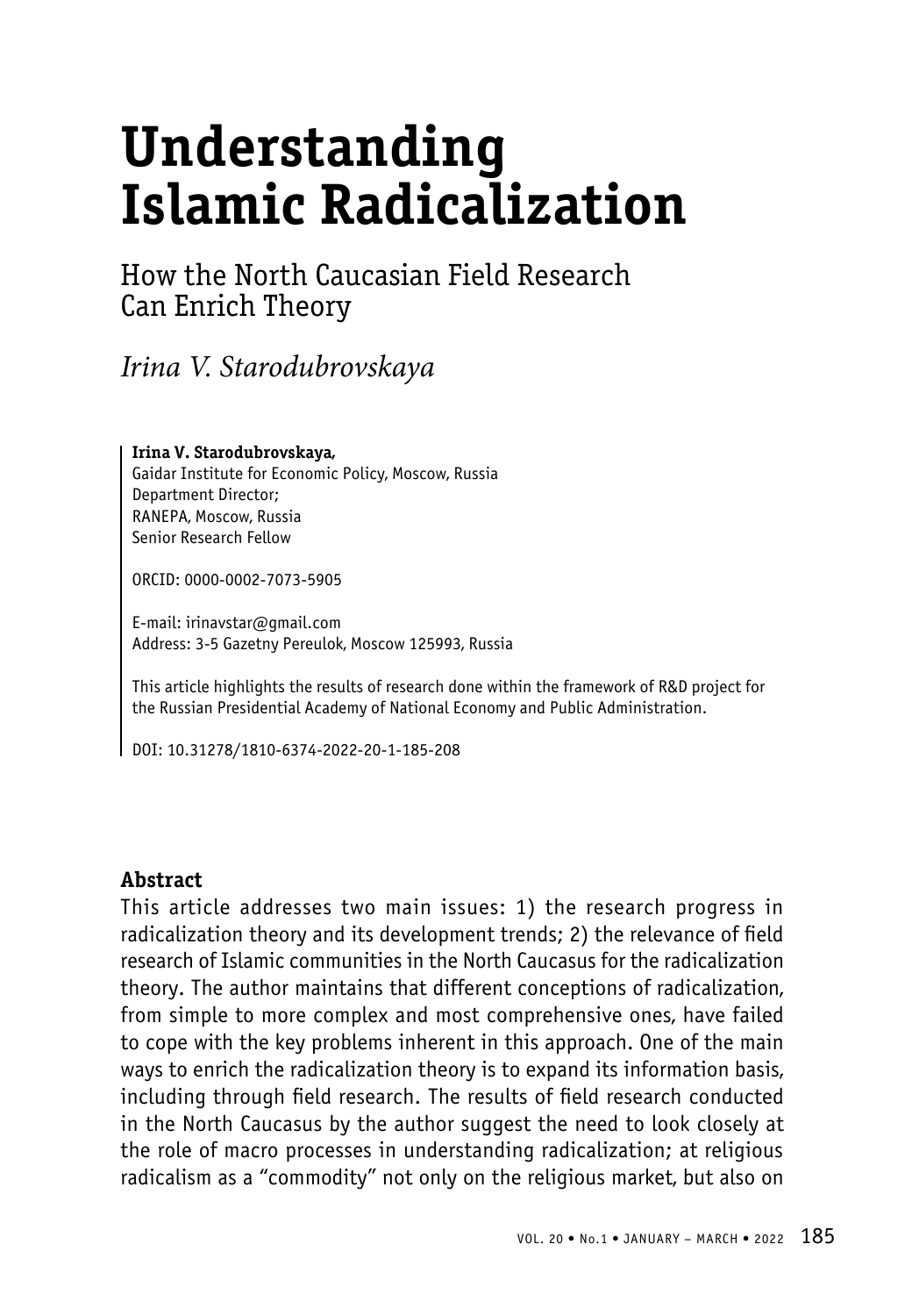the market of ideologies and youth cultures; and at competition among different religious ideologies as a mechanism that can turn mutual relations between the opponents and proponents of violent actions into a "two-way street," and not a "conveyor belt" or "firewall."

*Keywords:* Islam, fundamentalism, root causes of terrorism, radicalization, ideology, rational choice, North Caucasus.

The problem of radicalization motivated by fundamentalist interpretations of Islam has been faced by countries around the world for several decades. And there are no reasons to say it may be resolved in the near future. Th interpretations of Islam has been faced by countries around the world for several decades. And there are no reasons to say it may be resolved in the near future. The search for effective measures to resist radical ideas and religion-motivated violence rests upon a certain theoretical foundation, to a large extent on ideas formulated within the "terrorism studies," a trend in Western science that has taken shape over the last two decades. But is this academic groundwork sufficient for finding efficient approaches to resolving the problem at least in the long term? And can an analysis of the situation in the North Caucasus somehow promote progress in conceptualizing radicalism and in drafting concrete political measures to resist it? This article attempts to find answers to these questions.

# **THE TRAPS OF THE RADICALIZATION THEORY**

Early theories of radicalization began to appear in Western science in the mid-2000s, following a series of large-scale terrorist attacks in the United States and European countries. However, this was not the first time the issue was addressed. Starting from the 1960s, researchers studied the problems of political violence and terrorism within the framework of a general trend called the "root causes of terrorism." However, at that time the problems associated with the so-called "Islamic terrorism" were not yet so urgent as they are now. Experts were primarily concerned about the extreme leftist groups in Europe that used terrorist methods, the Liberation Tigers of Tamil Eelam that massively trained teenagers as "suicide bombers," and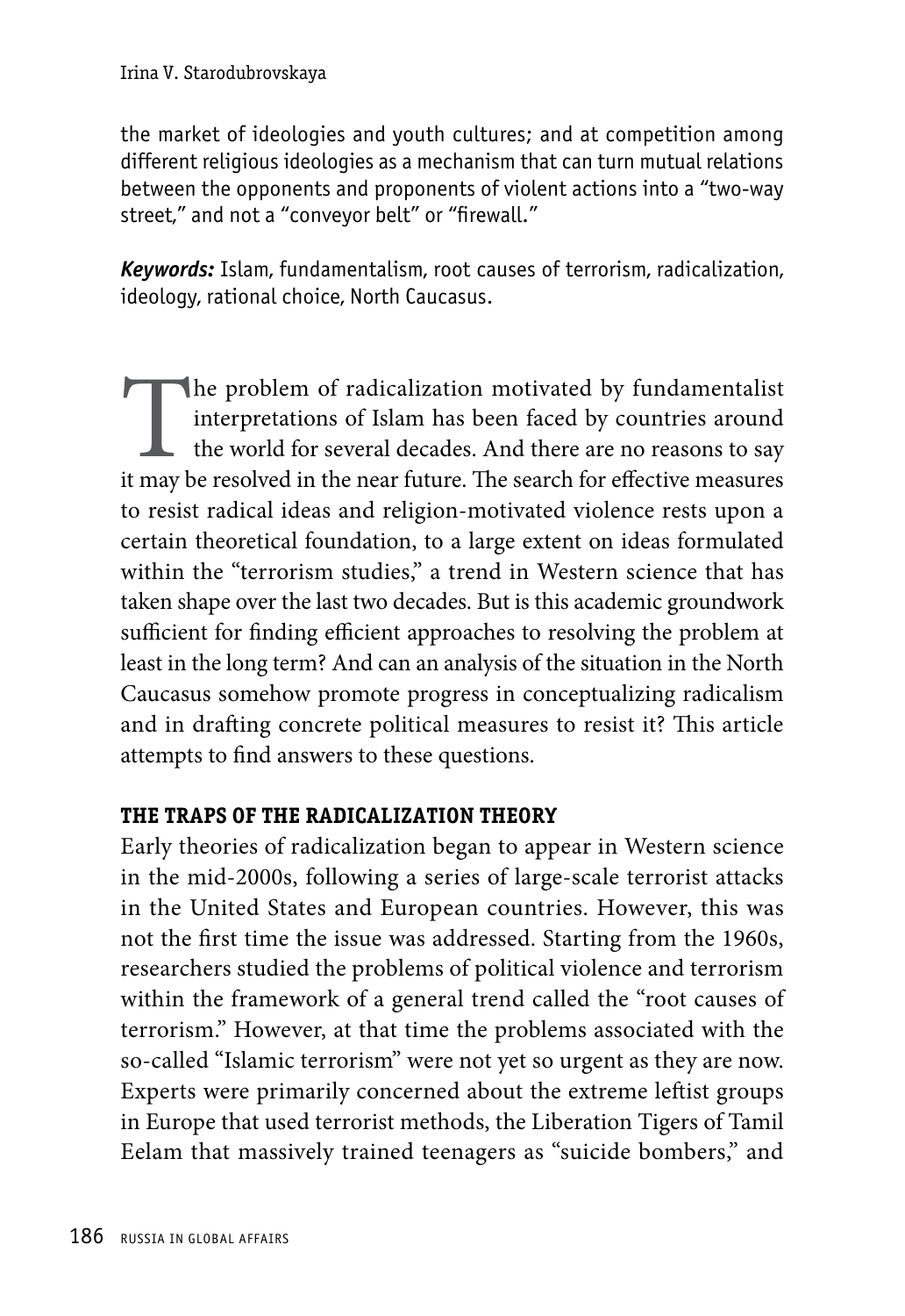the adherents of the Shining Path movement in Peru, notorious for boiling peasants alive.

This period was marked by a striving for global theories that would be able to cover all factors influencing the formation of incentives for terrorist activity, from structural conditions at the macro level to catalysts and specific reasons for carrying out terrorist attacks. "Terrorists view the context as permissive, making terrorism a viable option. In a material sense, the means are placed at their disposal by environment. Circumstances also provide the terrorists with compelling reasons for seeking political change. Finally, an event occurs that snap terrorists' patience with the regime. Government action is now seen as intolerably unjust... For the terrorist, the end may now excuse the means" (Crenshaw, 1981, p. 385).

The excessive breadth and abstractness of approaches that made their practical use impossible were the main reasons for the criticism of such works. Critics noted that the set of variables included in the proposed models was actually arbitrary and not confirmed by anything except that the results of the analysis made it possible to build some logical chain. They saw no evidence that this set of causes inevitably led to terrorist activity (Van de Voorde, 2016).

Another approach, widespread during this period, failed to live up to expectations, too. Within its framework, researchers tried, using econometric methods, to correlate terrorist activity with only one fundamental factor, such as poverty, education, or the political structure of the state. However, it was not possible to obtain any consistent results: attempts to apply different models to different cases produced inconsistent and sometimes conflicting conclusions. Nonetheless, all this does not give grounds to assert that the study of the "root causes of terrorism" has yielded no serious scientific results at all.

*Firstly,* a negative result is a result in its own right. Studies of this period proved the futility of a simplified understanding of the sources of terrorism and helped realize the complexity of the phenomenon. "Terrorists may be deprived and uneducated people, or affluent and well educated. Even if young males are usually highly over-represented in most terrorist organizations, one also finds terrorists among people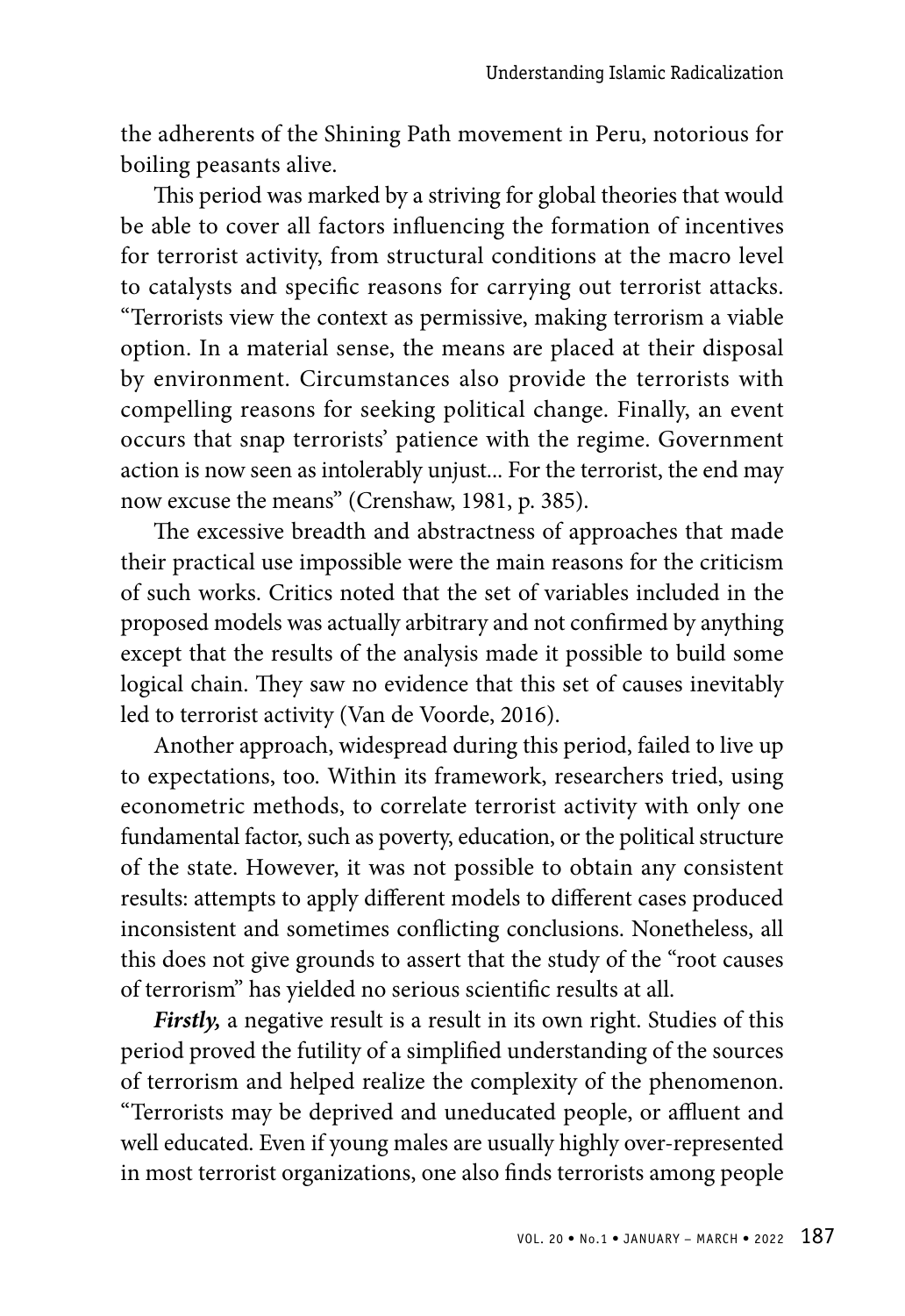of both sexes and of most ages. Terrorism occurs in rich as well as in poor countries; in the modern industrialized world and in less developed areas; during a process of transition and development, prior to or after such a process; in former colonial states and in independent ones; and in established democracies as well as in less democratic regimes" (Lia, 2004, p. 8). The important conclusion was the almost unanimous rejection of the so-called psychopathological theory—the delusion that terrorists are persons with deviant behavior resulting from mental disorders (Crenshaw, 1998; Lia, 2004; Berrebi, 2009). And although the spread of "lone wolf terrorism" later brought the issue to the forefront again (for the case of Anders Breivik, see Ravndal, 2012), this does not overturn the importance of the general conclusion.

*Secondly,* during this period discussions about the motivation for terrorist actions were in progress (their content remains of interest today). The leading researchers of the root causes of terrorism generally recognized that terrorists' actions were rational, although this rationality may not be immediately obvious to onlookers. "Terrorists may follow their own rationalities based on extremist ideologies or particular terrorist logics, but they are not irrational" (Bjorgo, 2005, p. 257). Martha Crenshaw interprets their choice as the outcome of a learning process that follows a review of available options: "…terrorism is often the last in a sequence of choices. It represents the outcome of a learning process. Experience in opposition provides radicals with information about the potential consequences of their choices. Terrorism is likely to be a reasonably informed choice among available alternatives, some tried unsuccessfully" (Crenshaw, 1998, p. 11).

*Thirdly,* important conclusions were formulated about the differences between the causes of terrorism and the reasons for its sustainability. The latter included, above all, the so-called vicious circle of violence. In the course of violent actions, heroes and martyrs appear on each side of the confrontation to make further struggle worthwhile. As a result, violence becomes self-replicating and gains momentum (Bjorgo, 2005; Silke, 2005). However, other factors, too, can support terrorist activities. Conflict situations can create opportunities for highly profitable criminal activities. Or terrorists simply have no way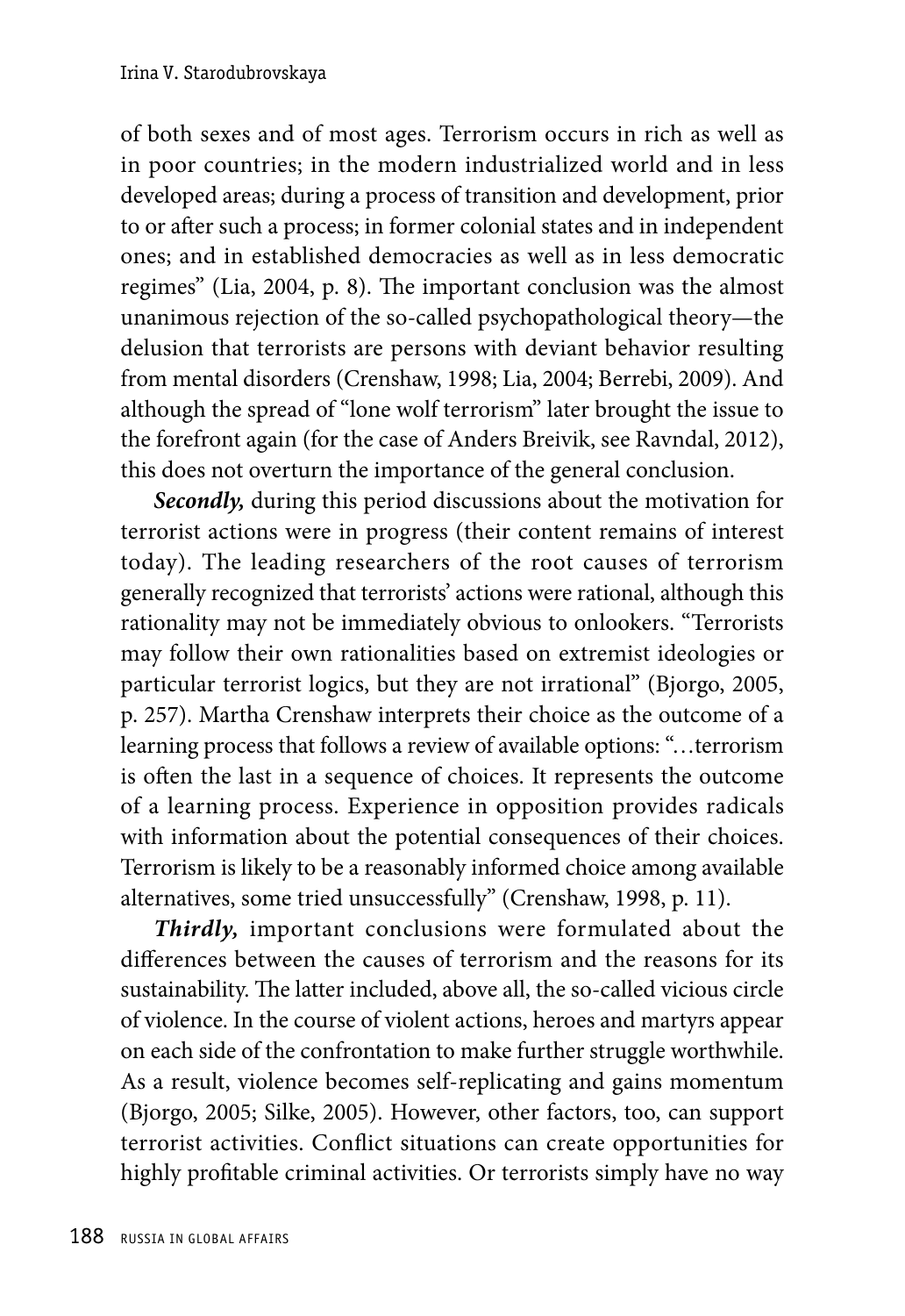out—the alternatives to terrorist activities are death, torture, or long imprisonment (Bjorgo, 2005).

In the 2000s, this problem began to be scrutinized anew within the framework of the radicalization concept, which replaced the "root causes of terrorism" theory. The new approach focuses on the so-called Islamic terrorism and the mechanisms that help filter out terrorists from the mass of Muslims. Its authors put forward quite practical tasks—to equip counterterrorist structures with analytical tools that would increase the effectiveness of their fight against terrorism. A comprehensive review of relevant theories is impossible to make within one article (the reviews worth mentioning include Koehler, 2017; Van de Voorde, 2016; Kundnani, 2015; Schmid, 2013; Davis and Cragin, 2009, with the authors expressing very different opinions about the validity and efficiency of this approach). Yet it would be reasonable to illustrate the main ideas and trends in the development of this approach with several most characteristic examples.

At early stages, various step-by-step models—"pyramids" or "ladders" showing the gradual progression of the bearer of certain Islamic views towards terrorist activities—were extremely popular as part of the radicalization theory. Among the most indicative ones is a model developed by experts at the New York Police Department (the NYPD model) and summarized in a report (Silber and Bhatt, 2007). Let us look at its main features.

*Firstly,* according to this model, ideology is declared the unique reason that pushes Muslims to violence. "What motivates young men and women, born or living in the West, to carry out 'autonomous jihad' via acts of terrorism against their host countries? The answer is ideology" (Silber and Bhatt, 2007, p. 16). Importantly, although the authors consider the Salafi-jihadist ideology only as one of the many trends in Salafism, as its militant interpretation, the model clearly traces the link between radicalization and Salafi Islam in general. Salafi mosques are seen as "incubators of extremism," where future jihadists receive an incentive for further radicalization.

*Secondly,* according to the authors of the model, the process of radicalization consists of four phases: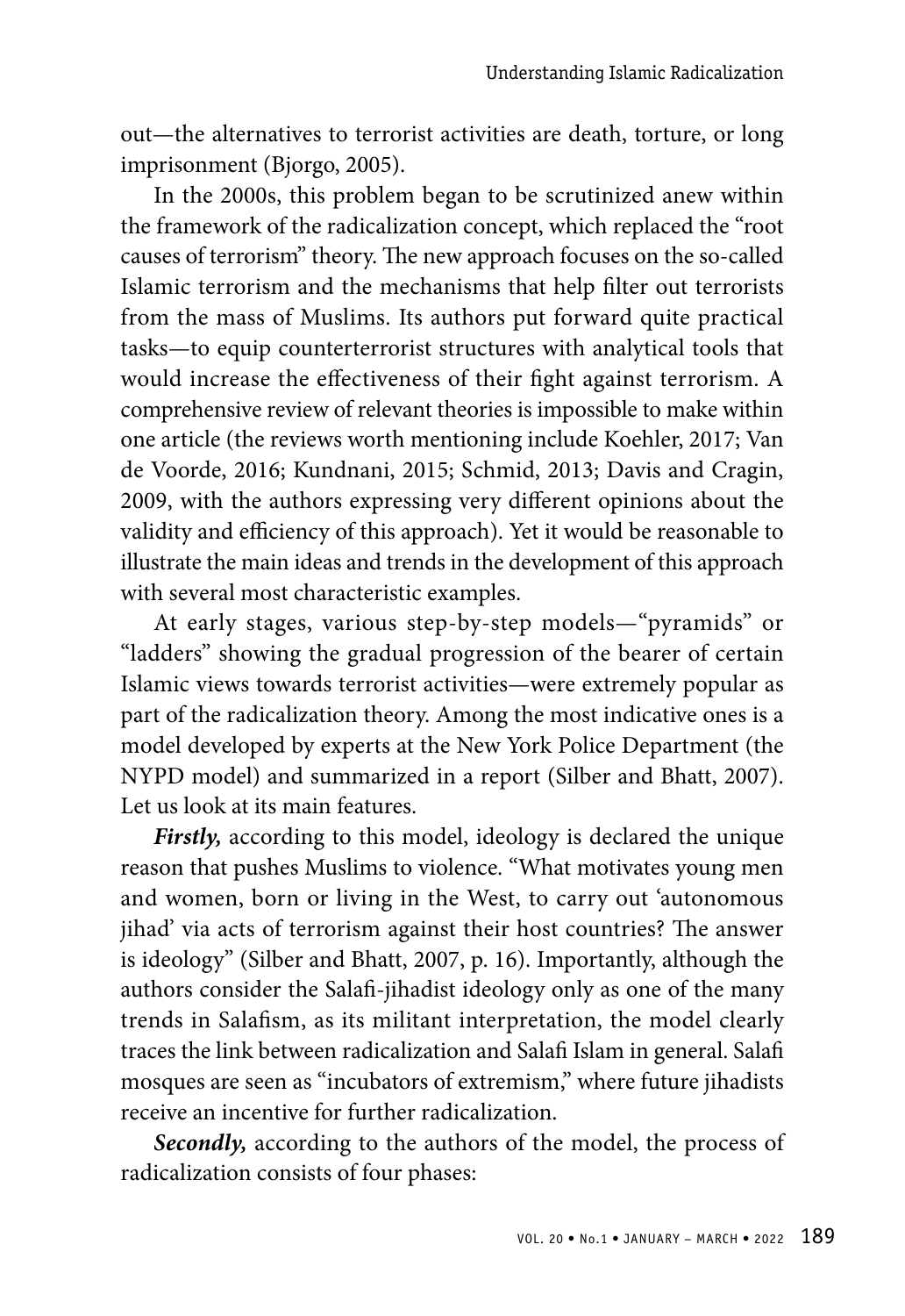- 1. Pre-radicalization—life situation before an individual is exposed to and adopts Salafi jihadism as his own ideology.
- 2. Self-identification—gradual study of the jihadist ideology and the first contacts with like-minded individuals. During this phase, any traumatic event—loss of job, discrimination, death of a close relative—can work as a catalyst for "religious seeking" and "cognitive opening," or "crisis, which shakes one's certitude in previously held beliefs" (Ibid, p. 6).
- 3. Indoctrination—a phase where an individual progressively intensifies his beliefs, wholly adopts Salafi jihadism, and becomes fully committed to militant action.
- 4. Jihadization—when a member of the cluster accepts his individual duty to participate in jihad and "self-designates himself as a holy warrior."

Each phase is characterized by a certain set of rigid indicators that can serve as a tool for identifying potential terrorists.

*Thirdly,* everyone who has embarked on the path of radicalization is perceived as a threat: "It is useful to think of the radicalization process in terms of a funnel. Entering the process does not mean one will progress through all four stages and become a terrorist. However, it also does not mean that if one doesn't become a terrorist, he or she is no longer a threat. Individuals who have been radicalized but are not jihadists may serve as mentors and agents of influence to those who might become the terrorists of tomorrow" (Silber and Bhatt, 2007, p. 10). It is not easy to recognize this threat in time, since potential jihadists have "ordinary" jobs, live "unremarkable" lives and had little, if any, criminal history. "Taken in isolation, individual behaviors can be seen as innocuous; however, when seen as part of the continuum of the radicalization process, their significance becomes more important" (Silber and Bhatt, 2007, p. 85).

The model described above lucidly represents the features that are traced, not so vividly though, in many other earlier models of radicalization: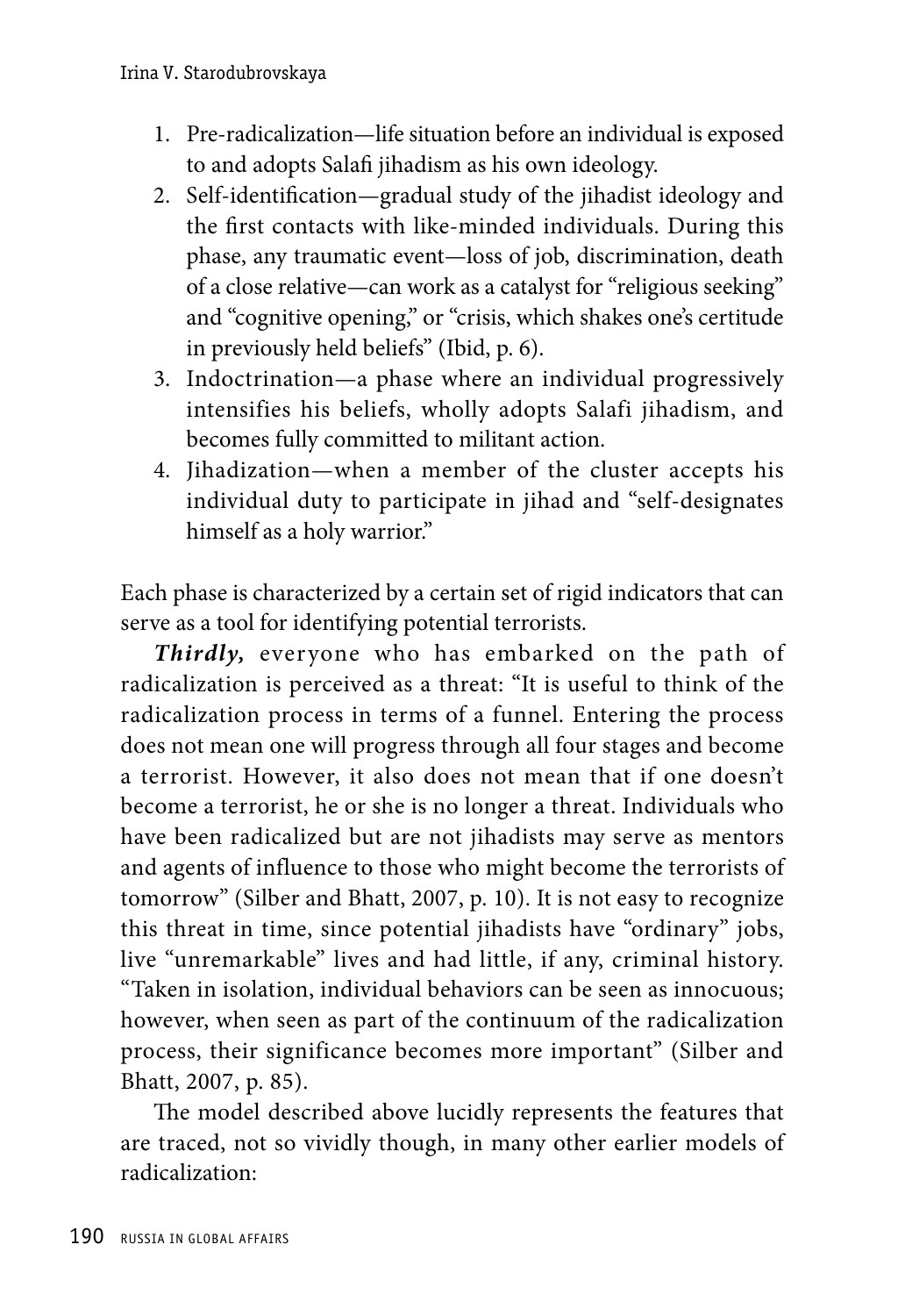• Developed by experts working directly for a law enforcement agency, it proceeds from counterterrorist tasks and sends a clear message for strengthening securitization.

 • It focuses not on the question of "Why?" but "How?" The authors of the report are not interested in the social context in which the phenomena they are analyzing emerge. The focus is entirely on personal, individual factors and life trajectories.

 • The model is extremely rigid: the process of radicalization appears as linear and unidirectional, and each phase is marked by a certain system of indicators; ideology is viewed as the only reason for violent actions. There is no place for human beings in this model, there are robots moving mechanically in the preset direction.

 • The conclusions are based on information sources and methods that can hardly fit into academic standards. Let me dwell on this last point in greater detail.

It is noteworthy that conclusions that are argued to be universal are based on a dozen of cases, and far from all information they contain is uniform and verifiable. The postulated universal indicators of radicalization are not supported even by the cases analyzed in the report itself. Some indicators are vague: "men over 35," "unremarkable life and job," "involvement in social activism." However, some recurring characteristics, for example, the involvement of terrorists at some point in the culture of violence, have escaped the attention of the authors.

One of the most serious methodological shortcomings of the report is that only individuals who participated or planned to participate in terrorist acts are the object of analysis. The authors of the report do not raise the question of what specific factors in a terrorist's life trajectory make him or her ready for violent actions, and what factors terrorists have in common with the broader masses of Muslims who do not seek violence. Misrepresentations associated with this approach are, unfortunately, inherent in the greater part of radicalization studies. Attempts to juxtapose jihadists with moderate fundamentalists are quite rare (Bartlett, Birdwell and King, 2010; Bartlett and Miller, 2012).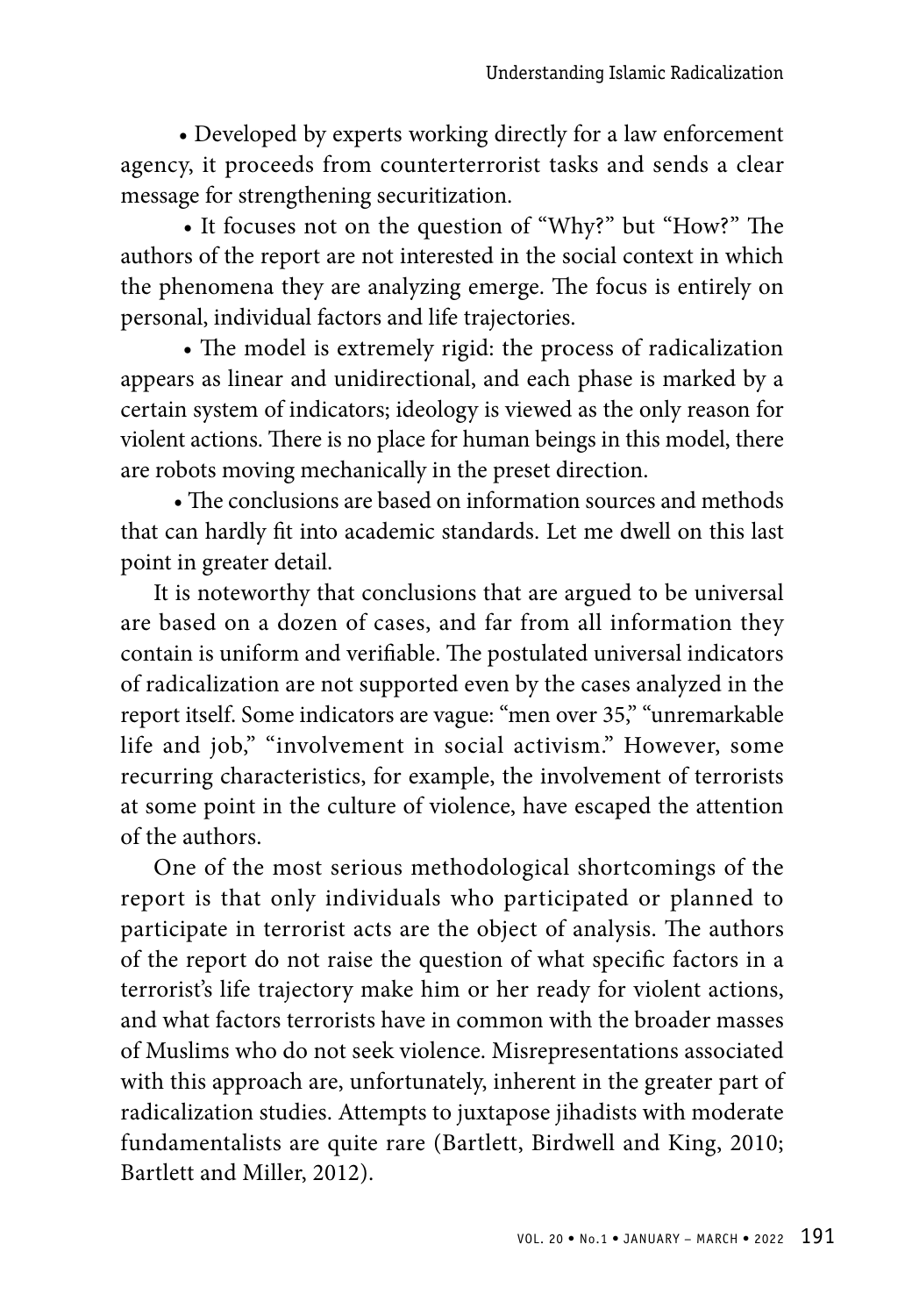Today it can be stated that the theory of radicalization has made a long way since its emergence, and there is practically not a single provision in this report that has not been called in question. The most heated discussions revolve around the understanding of ideology as the universal cause of radicalization. This thesis has been attacked from two positions.

On one side, it is argued that the postulate about a direct correlation between ideas and actions is not true. "Ten years of counterterrorism practice has taught us that many people say very violent things, but very few follow up with violent actions" (Sageman, 2016, p. 117). The separation of ideological and behavioral radicalization has now become commonplace in related theories. For example, McCauley and Moskalenko, who previously suggested looking at radicalization as an upward movement from the base of the pyramid, where those who share the aims proclaimed by the terrorists are concentrated, to its top (McCauley and Moskalenko, 2008), now talk about two separate pyramids—that of ideological radicalization and behavioral one (McCauley and Moskalenko, 2017).

On the other side, various alternative factors influencing an individual's involvement in violent actions have been proposed. Social ties are the most obvious "competitor" in this respect. According to some leading experts, any ideological commitment is preceded by personal relationships, social networks, and interaction in small groups (Sageman, 2008). Individuals are primarily drawn into violent action through their environment: family, friends, and acquaintances. Such a threat arises when "someone for some reason is bitten by the fly of jihad" (Atran, 2016, p. 68). Now experts recognize that there may be a wide range of reasons for behavioral radicalization of individuals who are indifferent to ideological affinities or even dislike them. These are material incentives, the sense of belonging, adventure, status, etc. Or, these individuals may be simply forced to take part in violent actions (Khalil, Horgan and Zeuthen, 2019).

 Today analysts increasingly often point to subcultural factors that contribute to the involvement of young people in radical movements. Marc Sageman, for example, speaks of cool jihadist counterculture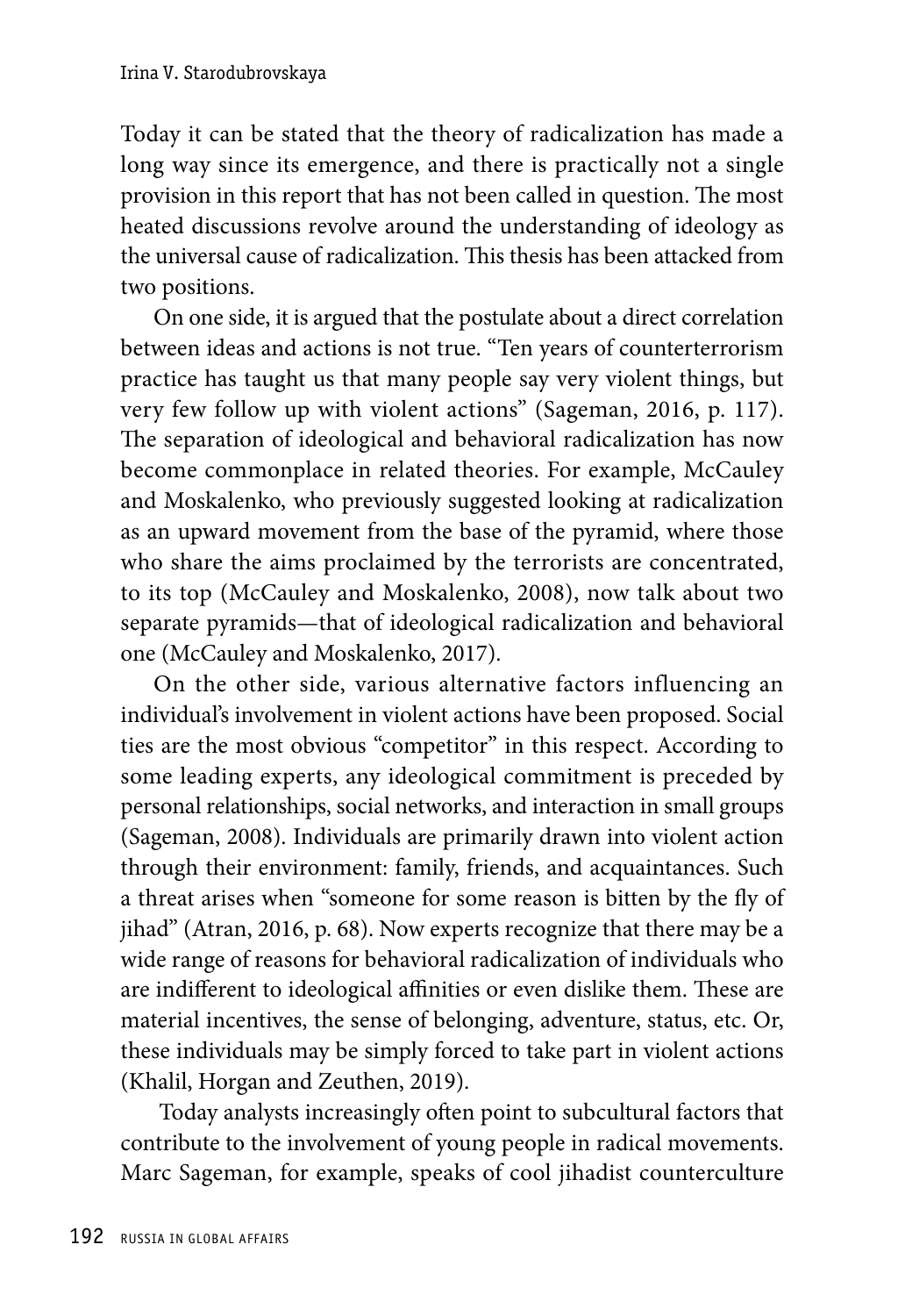that unites young people, including those who are engaged in peaceful activism, into a single, albeit loose and polycentric, protest community (Sageman, 2016). Olivier Roy goes farther and defines jihadism as a "youth movement that is not only constructed independently of parental religion and culture but is also rooted in wider youth culture" (Roy, 2017).

Thus, the idea about the universality and linearity of radicalization, and the possibility to measure it with a simple set of indicators has been rejected. "Backgrounds of terrorists are very diverse; there are many paths to terrorism and there is no single profile of a terrorist" (Schmid, 2013, p. 20). It is now recognized that the movement towards violence in radicalization is not linear and can be reversed (Khalil, Horgan and Zeuthen, 2019). Jihadists can both be recruited by organizations and adopt radical views independently, seeking to participate in violent actions.

As a result, on the one hand, the theory of radicalization has become more realistic and less ideologically determined, and it has acquired a more academic character. On the other hand, it has lost inner harmony and become in many ways as eclectic, vague, and less applicable in practical terms as the "root causes of terrorism" approach. Also, this theory has failed to resolve key theoretical issues, such as relation between ideological and behavioral radicalization. Furthermore, directly opposite positions have been voiced as to how proponents and opponents of violence interact in a radical milieu: from the "conveyer" theory—the invariable movement of individuals caught in the funnel of fundamentalist Islam to the acceptance of violence—to the conviction that participation in the activities of moderate fundamentalists averts an individual from jihadist ideas and practices (sometimes metaphorically referred to as the "firewall"). Neither position has been confirmed or refuted by serious research. So, it is not surprising that early, seemingly long-disproved models are still in demand and continue to influence both academic debate and counterterrorist policies (Schuurman and Taylor, 2018).

Russia has developed its own tradition of studying terrorism and radicalization; it echoes the Western one but does not fully fit into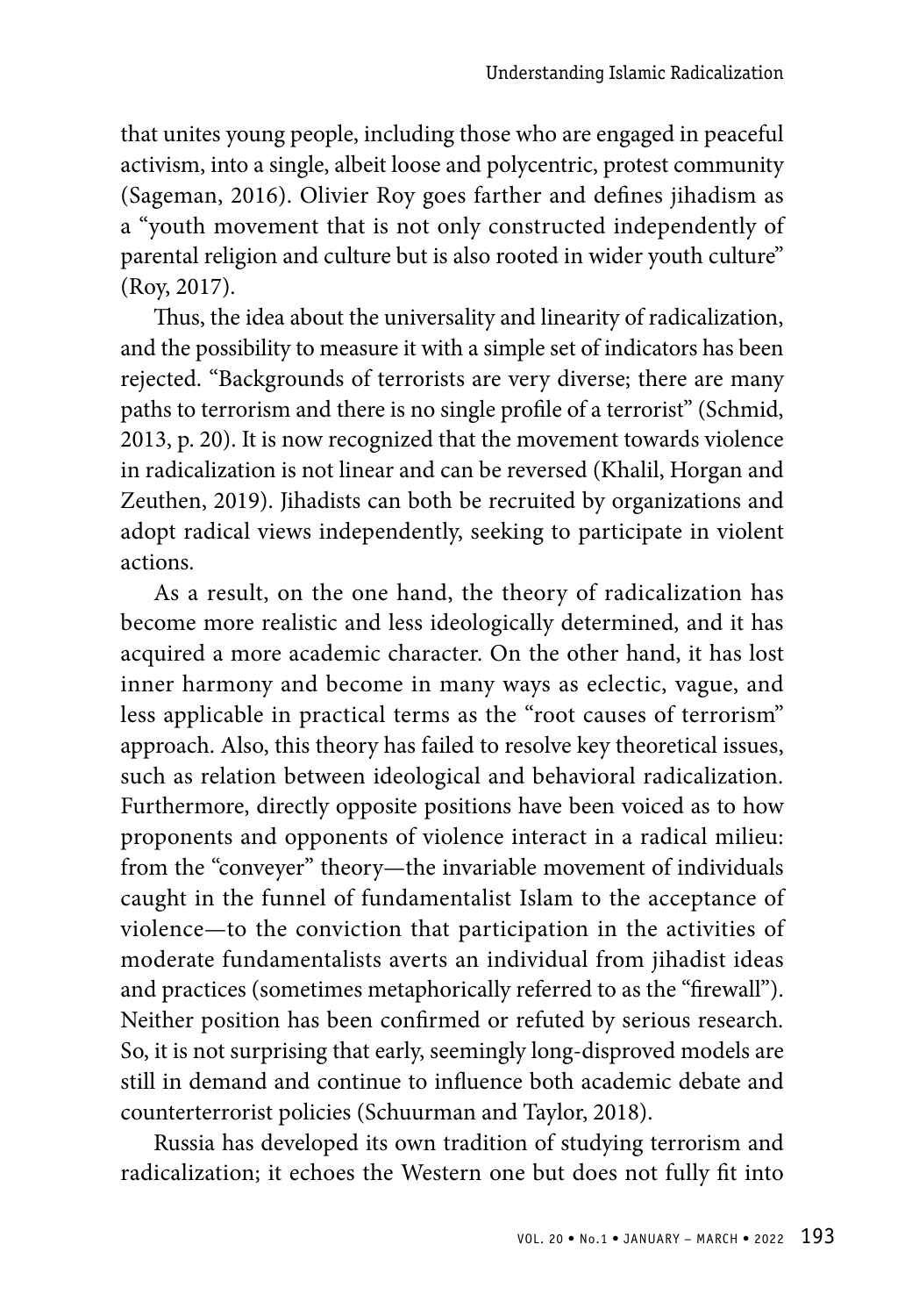the discourses that have developed within its framework (among the few exceptions worth mentioning is Sokirianskaia, 2019). Most common are studies of radicalization processes in individual regions, and these are largely of descriptive nature (Dobaev, Berezhnoy and Kraynuchenko, 2002; Yemelianova, 2010a; Savvateev, Nefliasheva and Kisriev, 2017). Special attention is paid to the North Caucasian republics, above all Dagestan (Makarov, 2000; Kisriev, 2004) and Kabardino-Balkaria (Babich and Yarlykapov, 2003; Zhukov, 2008; Yarlykapov and Shterin, 2011). The processes of radicalization in Chechnya were considered in the context of the Russian-Chechen conflict (Tishkov, 2001; Malashenko and Trenin, 2002).

As for theoretical research, there are three features characteristic of Russian studies related to radicalization.

*Firstly,* they largely reproduce—based on Russian practical material—the discussion of the alternatives that are characteristic of the Western discourse: "radicalization of Islam" vs "Islamization of protest" and interpretation of Islamic fundamentalism as archaism vs as a specific form of modernization.

The idea of the endogenous nature of radicalism in Islam was actively propagated by Alexander Ignatenko (2000). He maintained that Islam, due to its internal heterogeneity, inevitably breeds fundamentalism and radicalism. The variety of interpretations raises the believer's doubts about their truth and pushes him towards studying the primary sources—the sacred texts and practices of the early Muslim community. As a result, Salafism begins to spread far and wide to proclaim the rejection of existing interpretations and present the sacred texts as "a sum of norms, recommendations and rules that do not need interpretation at all but should be understood as such." In his explanation of radicalization, Ignatenko postulates the priority of ideology over socioeconomic and political factors, and invites those eager to understand the actions and prospects of Salafi movements to "brush the dust off the medieval treatises authored by Ibn Taymiyyah and look for possible benchmarks there" (Ignatenko, 2000).

Another Russian expert on Islam, Alexei Malashenko, also regards fundamentalist Islamist views and the existence of an "Islamic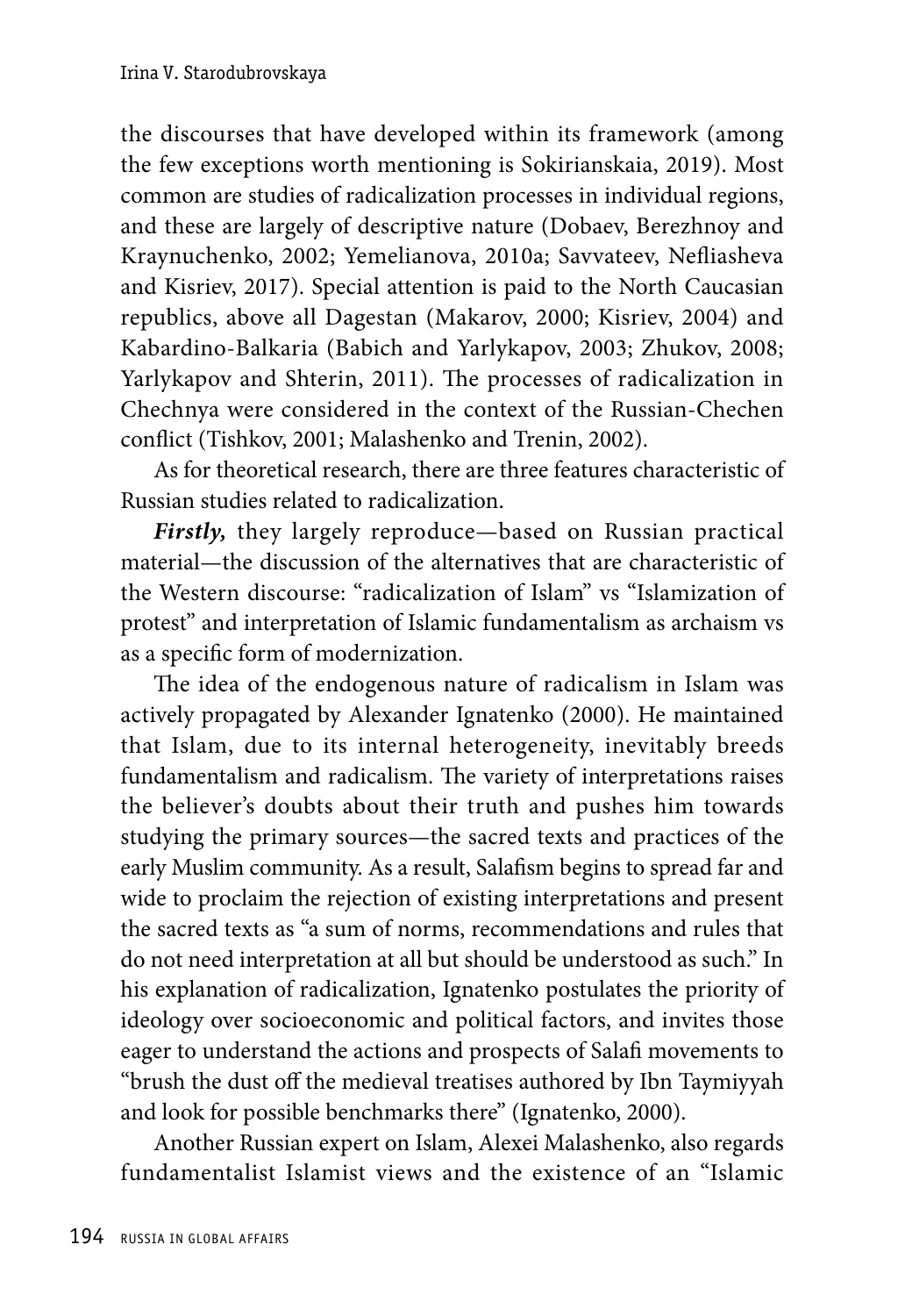alternative" as arising directly from the essence of Islam (Malashenko, 2006a). "This is not a 'disease of Islam,' contrary to the widely spread belief, but part of the Islamic tradition and a fragment of the political culture of Islam" (Malashenko, 2006b). However, he attributes the increased interest in the Islamic alternative primarily to social factors. "Internal socioeconomic root causes are the dissatisfaction of the Muslim population with their financial position, disillusionment with the ruling elites who are unable to offer a quick and painless way out of the crisis. ... Social protest takes on a religious form, where slogans of social justice and calls for the establishment of a 'fair government' become especially popular" (Malashenko and Trenin, 2002, pp. 76-77).

Enver Kisriev points out that the ideology of Salafism can resist modernization and act as an "ideology of isolation from external influences" (Kisriev, 2004, p. 135). Alexei Vasiliev (2017) considers Salafists to be adherents of national and religious identity who oppose modernization and globalization. However, Dmitry Makarov assesses this movement from an utterly different position: "Salafism can be viewed as the ideological shell of the process of social modernization and the separation of the individual from the system of clan ties that still cement Dagestani society" (Makarov, 2000, p. 27).

*Secondly,* Russian studies are characterized by conspiracy interpretations that link radicalization with deliberate actions of certain geopolitical actors seeking to undermine Russia's stability and development prospects. For instance, Igor Dobaev and his coauthors argue that a "Western (American) megaproject," a "Turanian (Turkish) megaproject," and an "Arab-Islamist (Wahhabi) megaproject" are being implemented in Southern Russia. The latter two spread the ideas of radicalism and pan-Islamism, seeking to foment separatist sentiment. It is also argued that "the Western (American) geopolitical megaproject in the South of Russia is being implemented primarily through Washington's manipulation and control of other participants in the geopolitical game" (Dobaev, Dobaev and Nemchinova, 2015, p. 233), and that "the aims of the U.S.-NATO and the Greater Caucasus project have long been behind" the two pro-Islamist megaprojects (ibid, p. 234).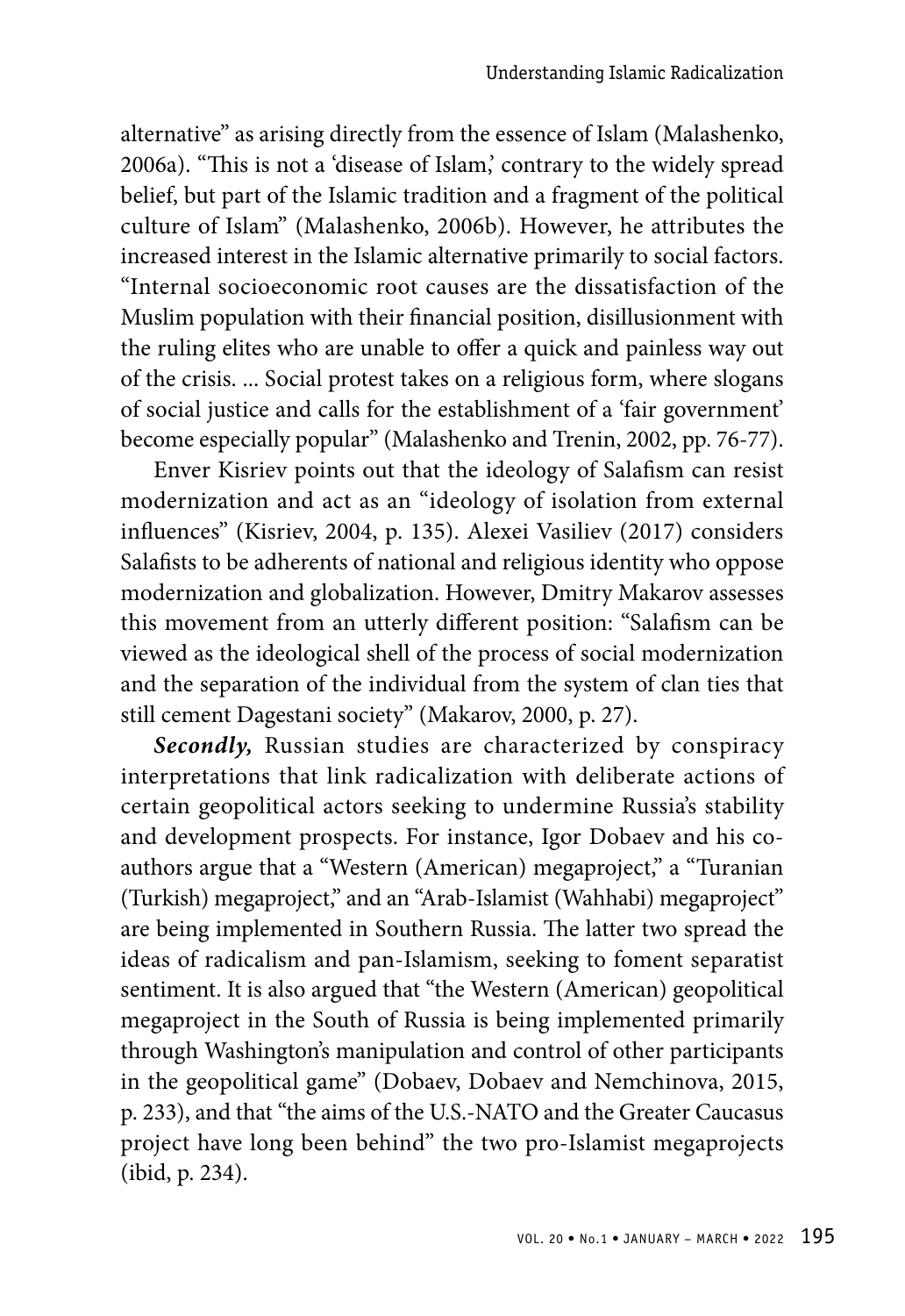*Thirdly,* some Russian researchers identify, with regard to the North Caucasus, purely local sources of radicalization associated with the traditional abrek warrior—a defender and avenger. "The development of abrekism as a modern culture of violence in post-traditional highland society continues. Today this phenomenon has become one of the new, but essentially Russian-Soviet 'traditions' of North Caucasian society" (Bobrovnikov, 2000, p. 42). The author of this observation, Vladimir Bobrovnikov, believes that appeal to Islam is instrumental and manipulative, not reflecting the true views of "modern abreks."

Thus, Russian and Western studies basically consider the same factors—ideology, poverty, the absence of upward mobility, and state repression—but Russian researchers analyze them in their entirety, mainly on the basis of qualitative, anthropological data, and differences between them are not particularly problematized. At the same time, there is a noticeable confrontation of two discourses within the Russian academic community, which can be figuratively termed as "securityrelated" and "human rights-related." The former is characterized by a focus on the ideological causes rooted in Islam or its specific interpretations, and a strong conspiracy theory component. The latter does not deny the role of ideology but draws no less attention to social factors and the repressive policies of the state. The security-related discourse clearly exerts a far stronger influence on practical policy than the human rights-related one. Among the strengths of Russian studies is the broad use of field surveys focusing on various radical groups and movements. However, such studies are not always brought to conceptual theoretical generalization.

# **LESSONS DERIVED FROM THE NORTH CAUCASIAN FIELD RESEARCH**

In this article, I try to move away from the above-described tradition and to incorporate the results of my own fieldwork carried out in the North Caucasus directly into the context of Western discussions on the problems of radicalization. Naturally, the question arises as to how justified such an approach is. Can conclusions about the processes of radicalization in this region be useful in the search of ways to fight radicalism in Western countries? At first sight, such a linkage looks far-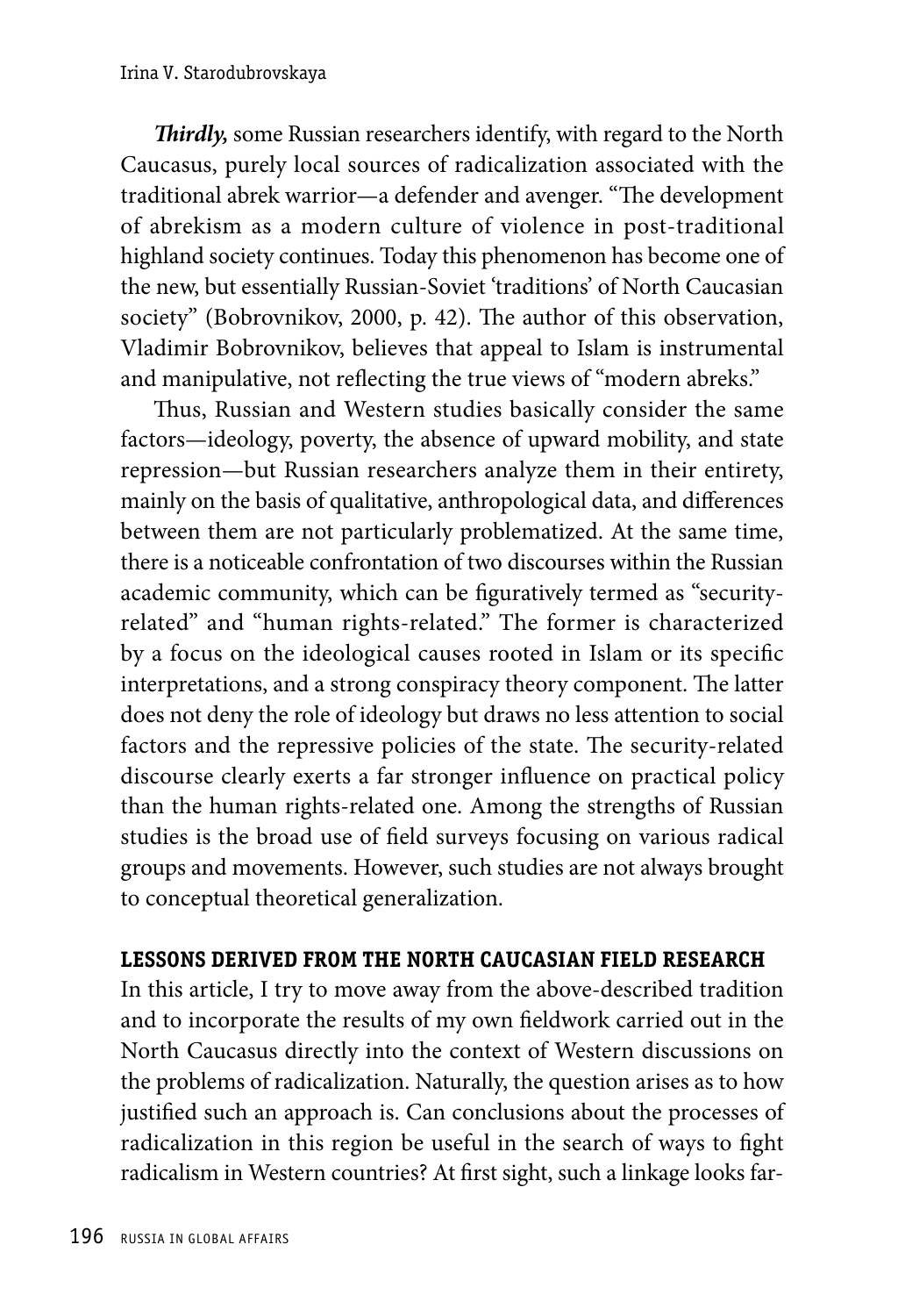fetched, as Muslims in the West live in conditions completely different from those of the Muslims in the North Caucasian republics. However, upon closer look it becomes clear that there are some significant parallels. In both cases Muslims find themselves in an environment where the state is guided by secular norms and rules, and they are forced to adapt themselves to this environment. In either case, Muslims turn out to be a minority in their country of residence, with all the challenges the status of a minority implies.

It may seem that there is a fundamental difference: in the West, Muslims are overwhelmingly migrants, while in the North Caucasus they are the indigenous population. However, things are not so simple. During the post-Soviet period, large-scale urbanization processes took place in the North Caucasus. The local population, previously living mainly in rural areas and suburbs, rushed en masse to the cities. This development largely determined the social situation in the North Caucasian republics and the trends inside Islamic communities. Consequently, the North Caucasus provides no less rich material than European countries for studying the life of second- and thirdgeneration migrants, the difficulties of their adaptation, the breaking of bonds with traditional cultures, and the inter-generational conflict. In this respect Dagestan, with its incredible diversity of local cultures, landslide urbanization and rich Islamic heritage, is of special interest. Therefore, the discussion points and conclusions presented below were primarily drawn from the study of this republic's experience.

What was the empirical basis for my study of radicalization processes? I spent ten years doing field research in the North Caucasus, and for at least five years I mainly studied the Islamic fundamentalist communities in this region, including both their active part—religious leaders, civic activists and businessmen—and ordinary members of communities. I also analyzed the social context within which the processes of radicalization occurred.

In my research I focused on such urban territories as Makhachkala, Derbent, Grozny, Nalchik, Cherkessk, Karachaevsk, Magas, and Nazran. Also, about fifty rural communities were studied to varying degrees. In addition, limited research was done involving members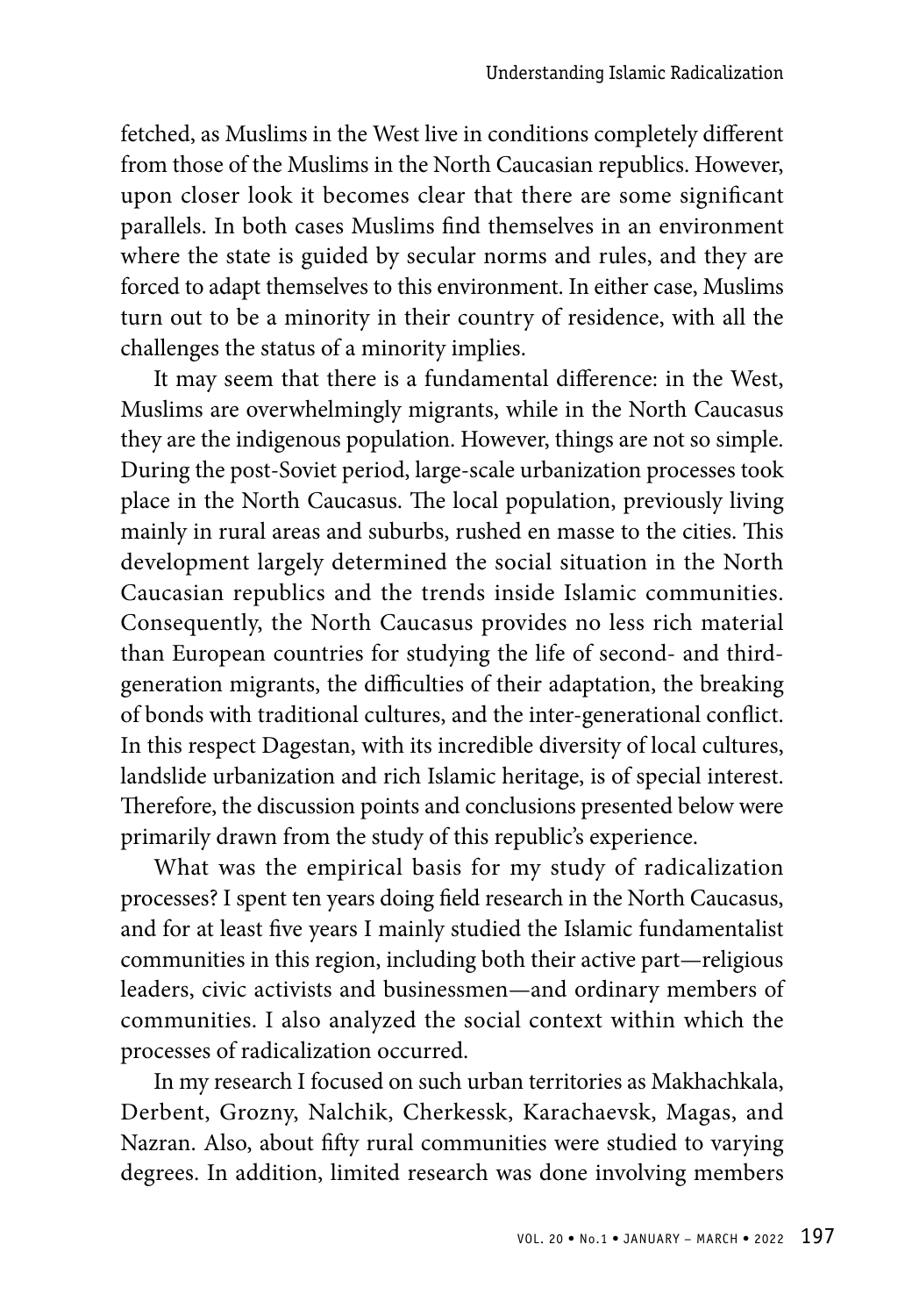of North Caucasian diasporas in Turkey and Europe. The main methods employed were individual and group interviews, focus groups (involving primarily schoolchildren and students), and observation. Informants were selected mainly by the "snowball" method. In the process of my research activity I participated in the implementation of several civil and educational projects in the North Caucasus, which contributed to the diversification of contacts, including those in the Islamic environment.

During this period, hundreds of representatives of fundamentalist Islam were my interviewees, above all, the so-called "moderate" fundamentalists who prefer to fight for their ideals in a peaceful way. Contacts with supporters of the jihadist ideology, for obvious reasons, were casual, and the analysis of their views is based primarily on monitoring discussions in social media. I also studied in detail the conflicts caused by Islamic disagreements in fifteen North Caucasian rural communities; namely, the origins of the conflicts, their dynamics, the reasons for their different intensity in different communities, and the mechanisms for getting out of the conflict.

So, my information sources differ significantly from those which Western researchers mainly use in their works. In my research, I did not rely on the analysis of terrorists' biographies or court materials concerning relevant cases. I tried to understand the internal composition and functioning of the "radical milieu," which, according to some theories of radicalization, generates aggression and the desire for violence. The main emphasis was on a more peaceful segment of this environment, which is open to an external observer and which, consequently, can be studied primarily through fieldwork.

What conclusions can be drawn from the accomplished research? Which provisions of the theory of radicalization have been empirically tested and which have not been confirmed? What new findings were made by looking at the problem from an angle not typical of radicalization studies?

The research has fully confirmed the position widely recognized in the radicalization theory that there is no single profile of the radical, and that the paths of various individuals towards fundamentalist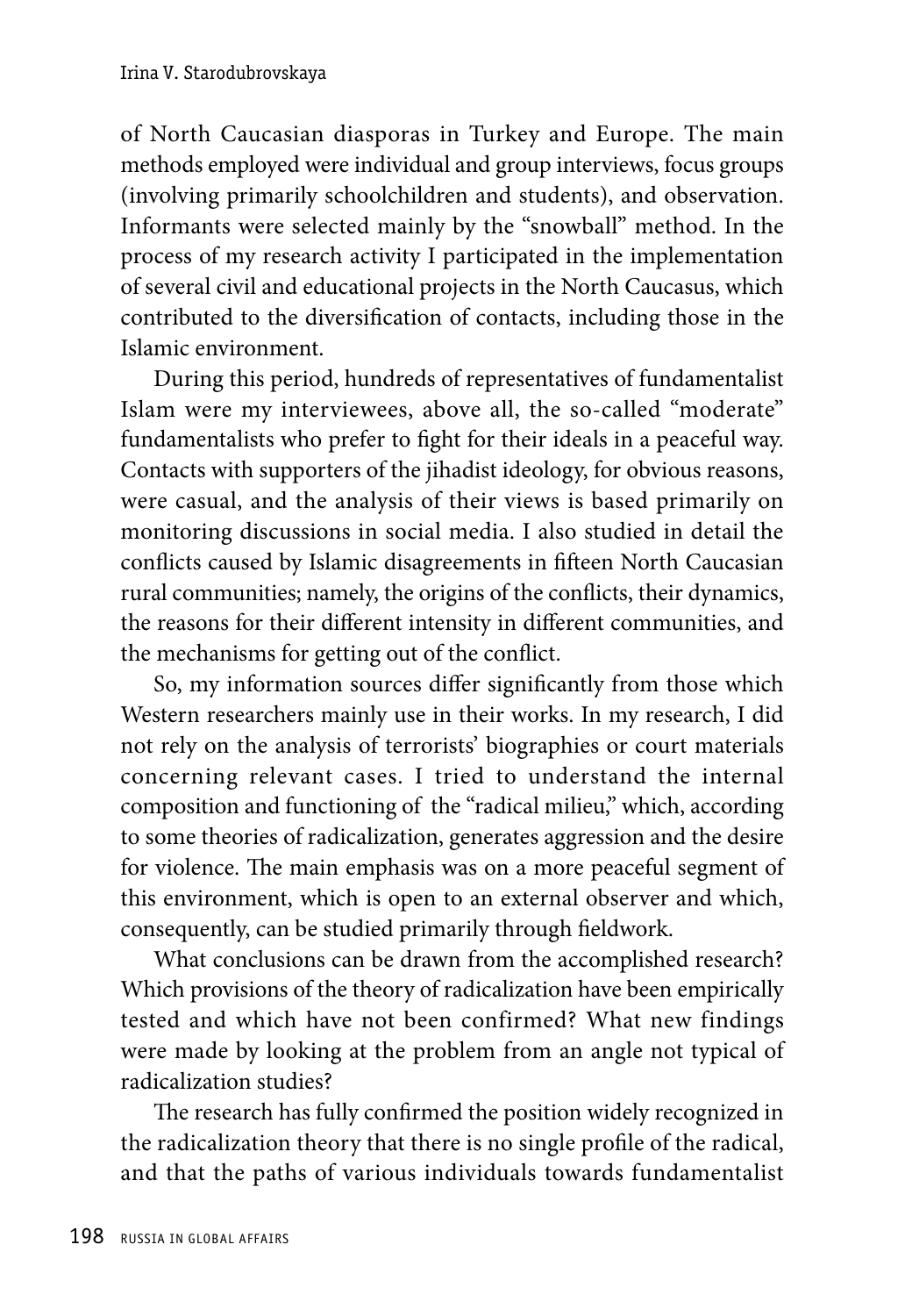Islam are extremely diverse. Among my interviewees were street children and graduates of prestigious universities, representatives of the technical intelligentsia and bohemians, rural farmworkers, and urban businessmen. Their stories were extremely varied. However, in the overwhelming majority of cases the ideology of fundamentalist Islam responded to demands that arose as a reaction to the general social context of post-Soviet turbulence, exacerbated by the consequences of large-scale urbanization and the Chechen War. Old norms—both traditional local ones and those adopted in Soviet times—were rapidly destroyed, while new ones did not have enough time to take shape, and people found themselves in an atmosphere of social chaos and "rule of the strongest." This caused, on the one hand, a strong desire to find an anchor, a system of clear rules and guidelines to follow; and on the other hand, a protest against the existing system, which was perceived as disorderly and unfair. Migration to the city broke the intergenerational ties and undermined the authority of the elders. This is easy to explain: what can former shepherds, unable to properly adapt themselves to the new urban environment, offer to their children—townspeople who have to make their way in life amid the chaos of the urban jungle? The weakening of vertical kinship ties created the need for a community of like-minded people united by common ideas about the goals and norms of life, and in an external hostile environment acting as a "corporation of strongmen," as this was the only way to establish oneself there where the right of the strongest reigns.

Of course, these needs did not always become a fact of conscious awareness, but such feelings were in the air. As result, individuals, primarily young people, found answers to their demands in fundamentalist Islam: a rigid system of rules and guidelines, legitimization of the intergenerational conflict (the previous generations were either not Muslims or "wrong" Muslims) and protest (in contrast to the existing anarchy and corruption, the Caliphate as a social ideal of order and justice). Also, fundamentalist Islam offered a community of like-minded people, where common norms sharply reduced the costs of interaction, and which, if necessary, was able to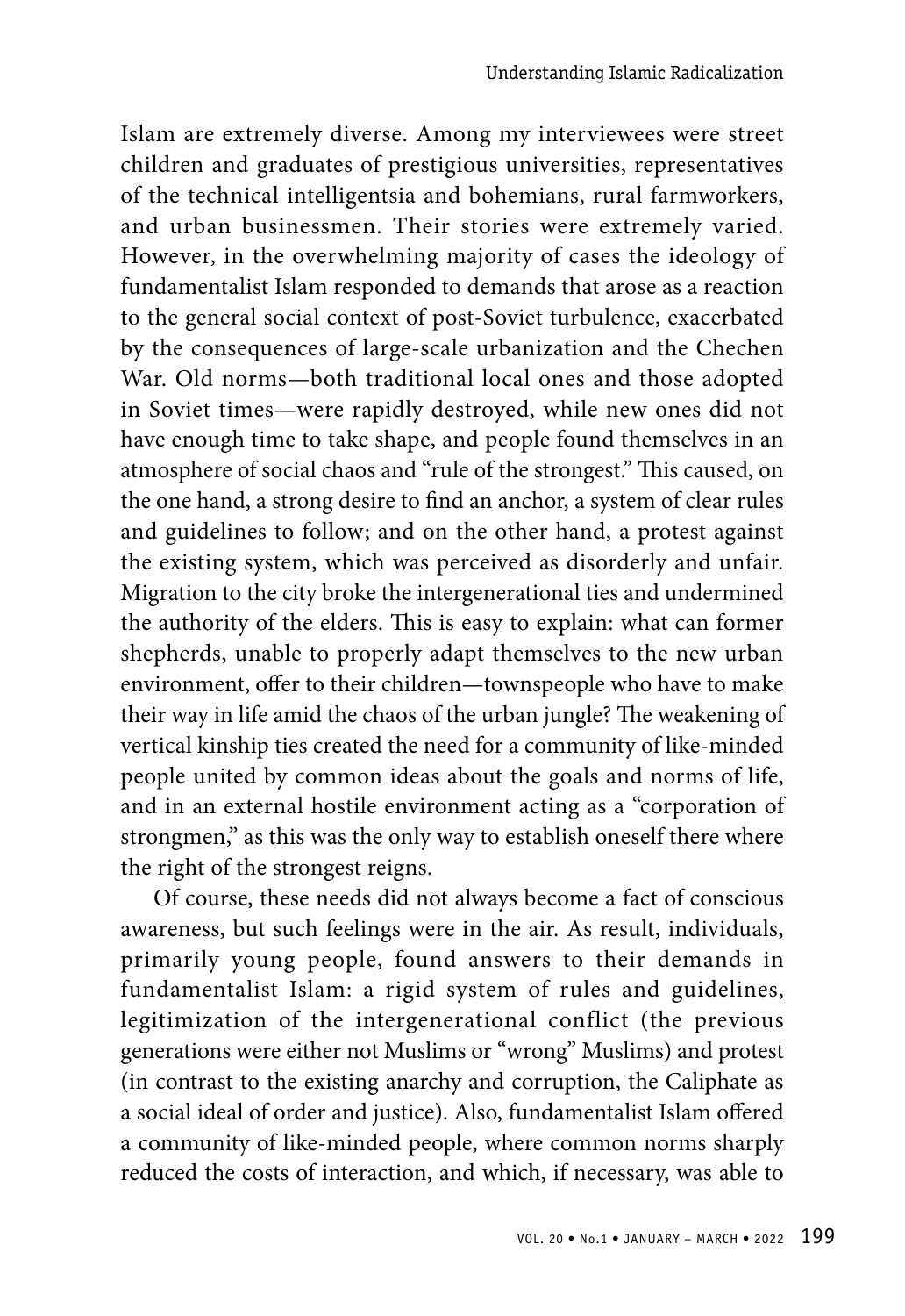protect the lives and property of its members by force, or even take revenge on the "offenders."

It would be wrong to say that such factors did not attract the attention of specialists before. French expert Olivier Roy investigated the phenomenon of deculturation—the separation of religion from local cultural norms—and attributed it, among other things, to the intergenerational conflict. "Young people are better educated than their parents, and many problems arise from the general crisis of authority, from juvenile delinquency to the rise of Salafism… Radicalized Muslim youth (weather in terms of youth subculture or Islamic fundamentalism) are more a sign of the dissolution of traditional familial structures than of the steadiness of traditional Muslim cultures" (Roy, 2004, pp. 139-140). However, in the mainstream of the radicalization theory, usually the events of an individual life some kind of trauma that stimulates "cognitive discovery"—take center stage, while the general social context that determines the massiveness of such "traumas" remains behind the scenes.

It is also important that in such conditions there is no reason to consider the choice of the ideology of Islamic fundamentalism as irrational. For a significant part of young people alternative options turn out to be less competitive. Traditional Islam, although it can ensure strict normativity, is ill-suited for servicing the intergenerational conflict (the religion of the fathers) and legitimizing protest (in most cases it coincides with "official" Islam). Nationalism (in the North Caucasus, in fact, ethnic mobilization) is quite suitable for the role of a protest ideology, but in most cases, it is not associated with special normativity and implies intergenerational unity within the ethnic group. The notions of liberalism in the North Caucasus are rather strongly distorted, and it is viewed not as a "remedy," but as a source of "disease."

Another aspect that attracts attention is very high heterogeneity within the "radical milieu" and its extreme fragmentation. Constant debates, irreconcilable positions, unity on some issues and divisions on others are a natural mode of existence in such communities. What should a Muslim do in a society that does not adhere to Sharia law?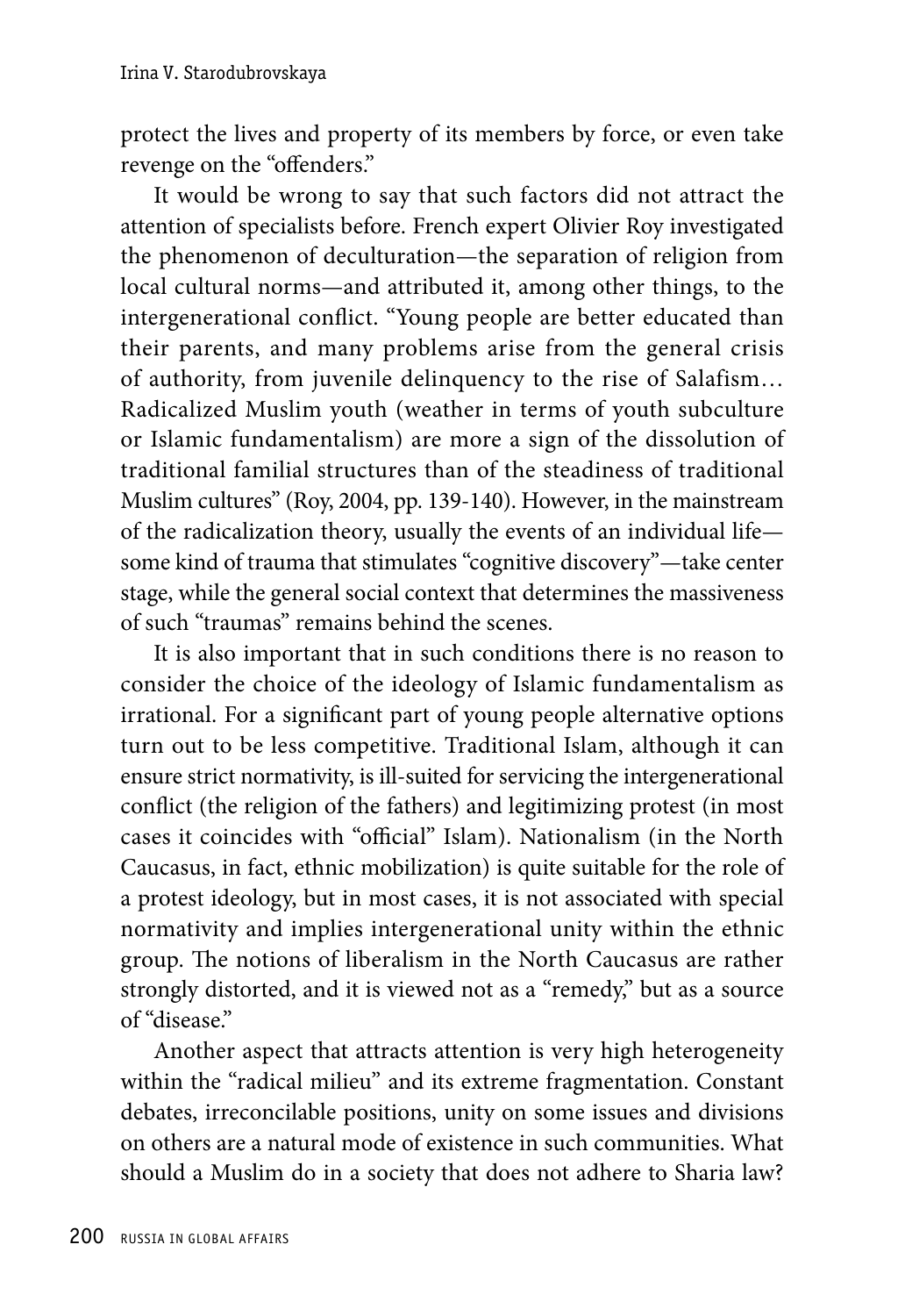Try to isolate himself from the "infidels" as much as possible, locking himself up in a narrow world of like-minded people? Protect the rights and interests of Muslims in public? Focus on propagation of Islam (Da'va)? Take up arms and fight the enemies of Islam? Is it appropriate to participate in elections? How important is secular knowledge? The list of questions for discussion is endless. Moreover, the matter is not always confined to discussions. During the period when illegal armed groups were active in the North Caucasus, supporters of violence often threatened the leaders of moderate fundamentalists, and sometimes carried out their threats.

Thus, there are no grounds to affirm that there is a "conveyor belt" or a "firewall" between moderate fundamentalists and jihadists the dilemma itself is incorrect. If we choose to use metaphors, it would be more appropriate to speak of a "two-way street." Indeed, as fundamentalist groups follow different interpretations of Islam and compete with each other in recruiting adherents, some individuals may be drifting from more moderate to more militant views, but there is also a reverse movement: disillusionment with the jihadist interpretations of Islam and the transition to more moderate positions. Among my informants there were several people who had undergone such an evolution. There are similar references in the academic literature (Lambert, 2011). If research is focused entirely on studying terrorists' life stories, it apparently reflects only the movement in one direction.

Mechanisms of competition between various fundamentalist movements have been mentioned in the analysis of radicalization before. Marc Sageman (2016), for example, notes that there is an intense internal competition between various Islamist and Salafi organizations for the right to lead the countercultural protest in a community. It is through the efforts of political entrepreneurs that an unorganized protesting crowd is transformed into what he calls a "social blob." However, this idea is still far from becoming dominant.

If we agree that the matter is primarily not about "indoctrination" or "zombification" (although denying the existence of such cases is senseless), but about the choice, what factors can influence the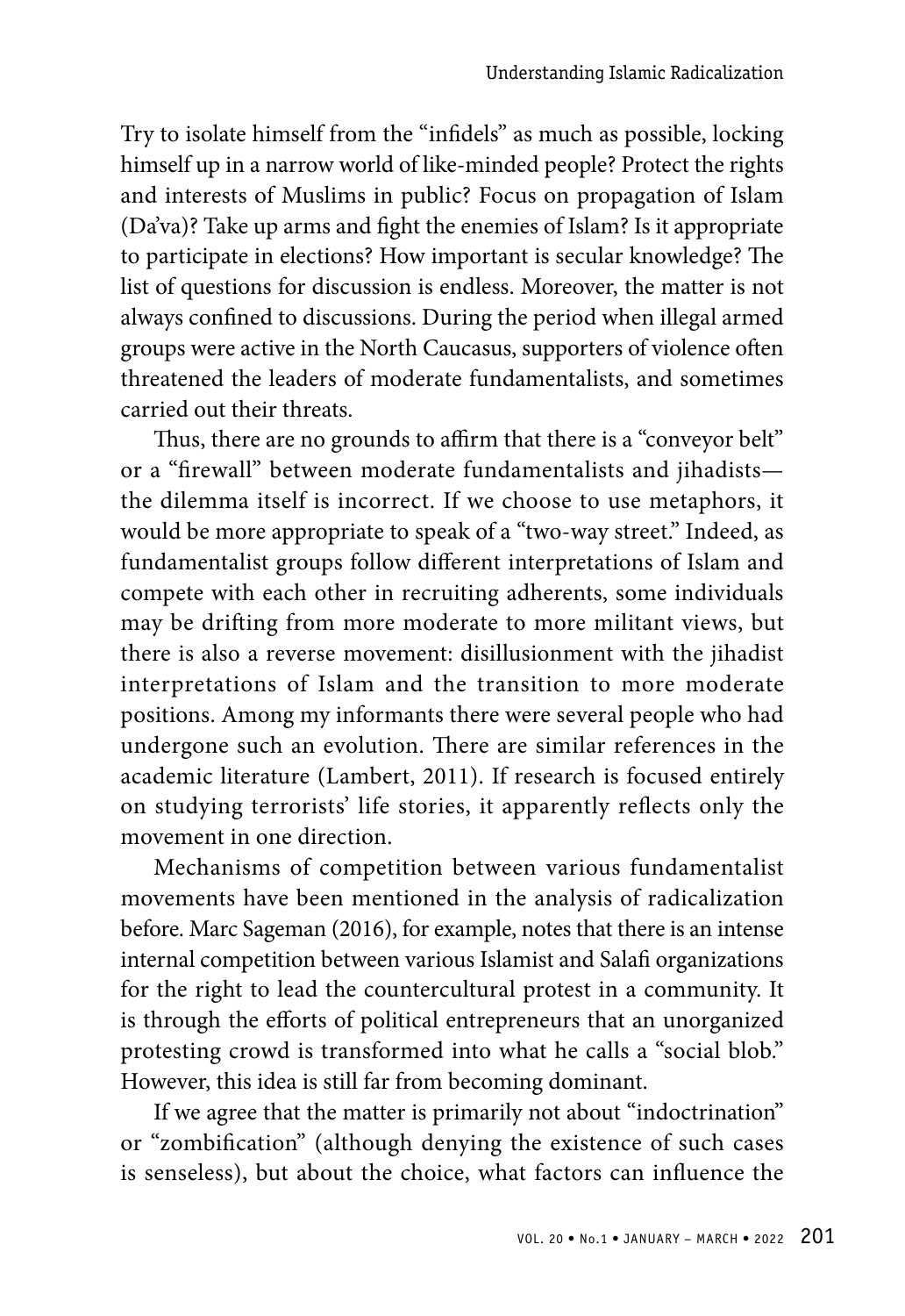preference for the jihadist ideology and violent actions? We can find examples confirming practically all motives mentioned in the literature on radicalization. Here I would like to discuss only some of them.

The first question arising in this context is: Can the choice of jihadism be considered rational? In my research there was a case when my interviewee, while explaining such a choice, presented an almost classical version of the cost-benefit analysis. The logic looked as follows. If peaceful instruments of struggle for the interests of Muslims do not work, and their costs (repressions) are comparable to the costs of armed struggle, violent methods become more attractive, forcing the "enemies of Islam" to refrain from violating the rights of Muslims out of fear. As an example he cited the attempt to ban hijabs in Dagestani schools. As peaceful protests against the ban had proved ineffective, jihadists chose to kill two school principals who were most intolerable towards girls wearing hijabs. As a result, the issue of hijab ban vanished from the agenda.

Obviously, the corresponding perception of rationality is far from universal and is possible only there where violence is perceived as a legitimate way of resolving conflicts; for everyone else such a choice is unacceptable. The prerequisites for such a perception of rationality are diverse: socialization within the framework of the "culture of violence" (for example, in a criminal environment<sup>1</sup> or in traditional communities that legitimize violent practices, such as blood feud and honor killings); experience of violence against oneself and one's family and friends; participation in hostilities; etc.

However, when violence is concerned, we can talk about many irrational motives and situations where, as I was told in one of the interviews, "emotion takes over": revenge, teenage romanticization of "Robin Hoods," or desire for adventure. The psychological impossibility of coming to terms with the surrounding reality also plays an important role. Remarkably, the reasons lie not only (and maybe not so much) in global events (the Palestinian-Israeli confrontation or the situation of migrants from Muslim countries), the trigger can be an intra-family

The transition from the criminal world to Islam was an almost universal phenomenon characteristic of Russian regions with Muslim culture in the 1990s.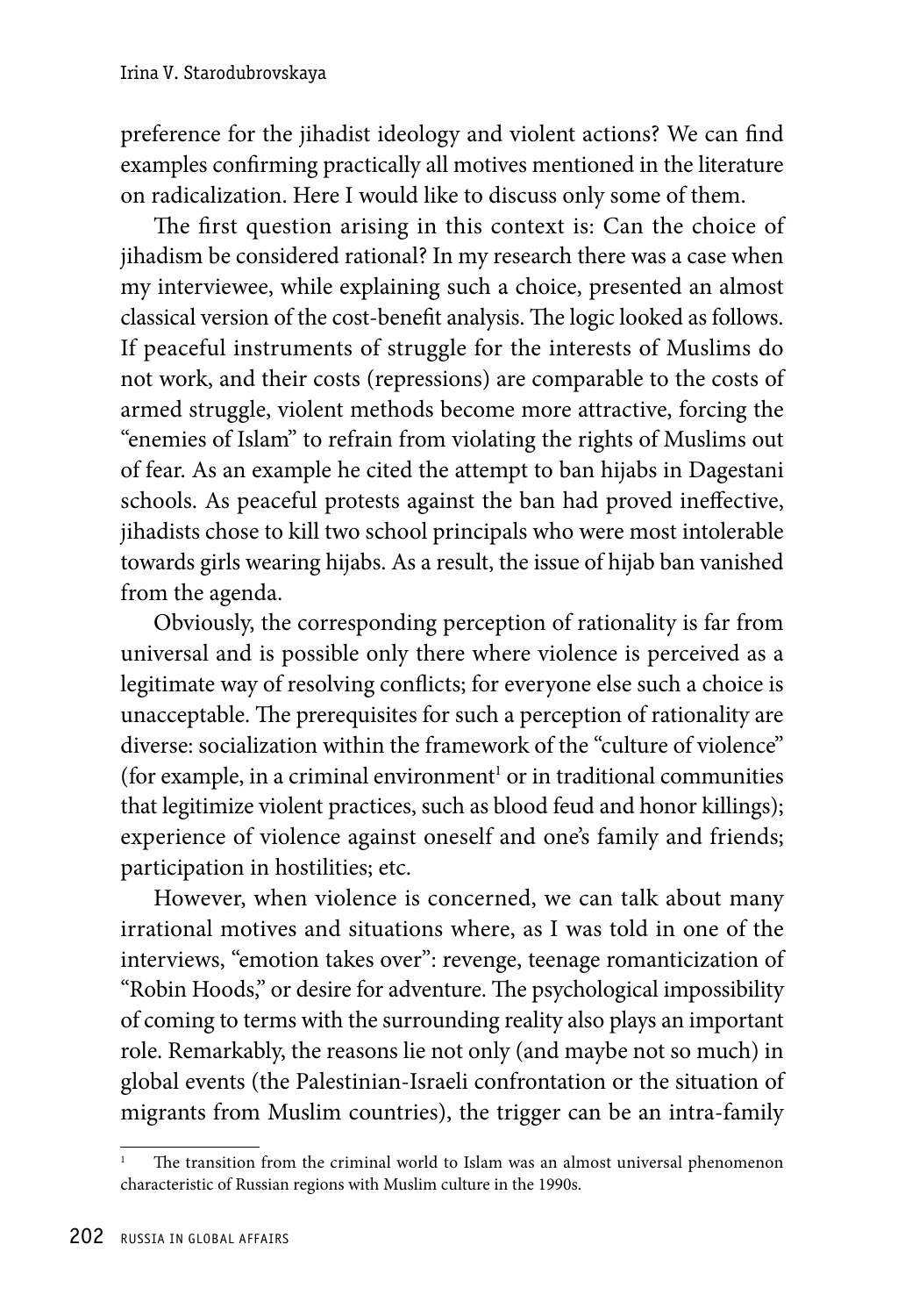conflict: parents trying to make their daughter marry against her will; an elder brother beating up a younger one in front of everyone; father beating mother and there is no way of resisting it. The logic "I cannot live with this, so I'd rather become a martyr and go to heaven" is the basis for decisions in such situations.

The influence of foreign religious education on the processes of radicalization is also important and rather controversial. In the analyzed specific local conflicts in rural areas, groups of students from foreign Islamic institutions played different roles. In some situations, they contributed to the aggravation of the conflict, while in others, on the contrary, they called for reconciliation and acted as intermediaries. There were also cases when a person returned from abroad with quite moderate views but was subsequently radicalized under the influence of local social realities and trends. In general, the participation in a conflict of people with combat experience in Chechnya is a much stronger predictor that the conflict will turn violent than the involvement of foreign Islamic university graduates.

Research carried out in the North Caucasus confirms that intragroup factors, including social ties, kinship and friendship, play a crucial role in recruiting newcomers into a radical milieu. However, intergroup processes, associated, for example, with Islam-motivated conflicts in certain communities, are of no smaller importance. If a conflict in a local community is inhibited at early stages with the recognition that different interpretations of Islam have a right to exist, prerequisites for further radicalization may not arise. Such success is usually achieved when a community is more or less pluralistic, and/or there are authoritative leaders for both sides of the confrontation in a community, who are ready to act as mediators in conflict resolution. However, if conflicting parties take irreconcilable positions and the conflict snowballs, radicalization is observed on both sides. In such a situation, the lines of confrontation may split families and consanguineous groups, lead to divorces and violent intra- and intergenerational incidents. An individual faces a stark choice between "friends and foes" within the variety of established social ties, which previously were not difficult to maintain, but now become impossible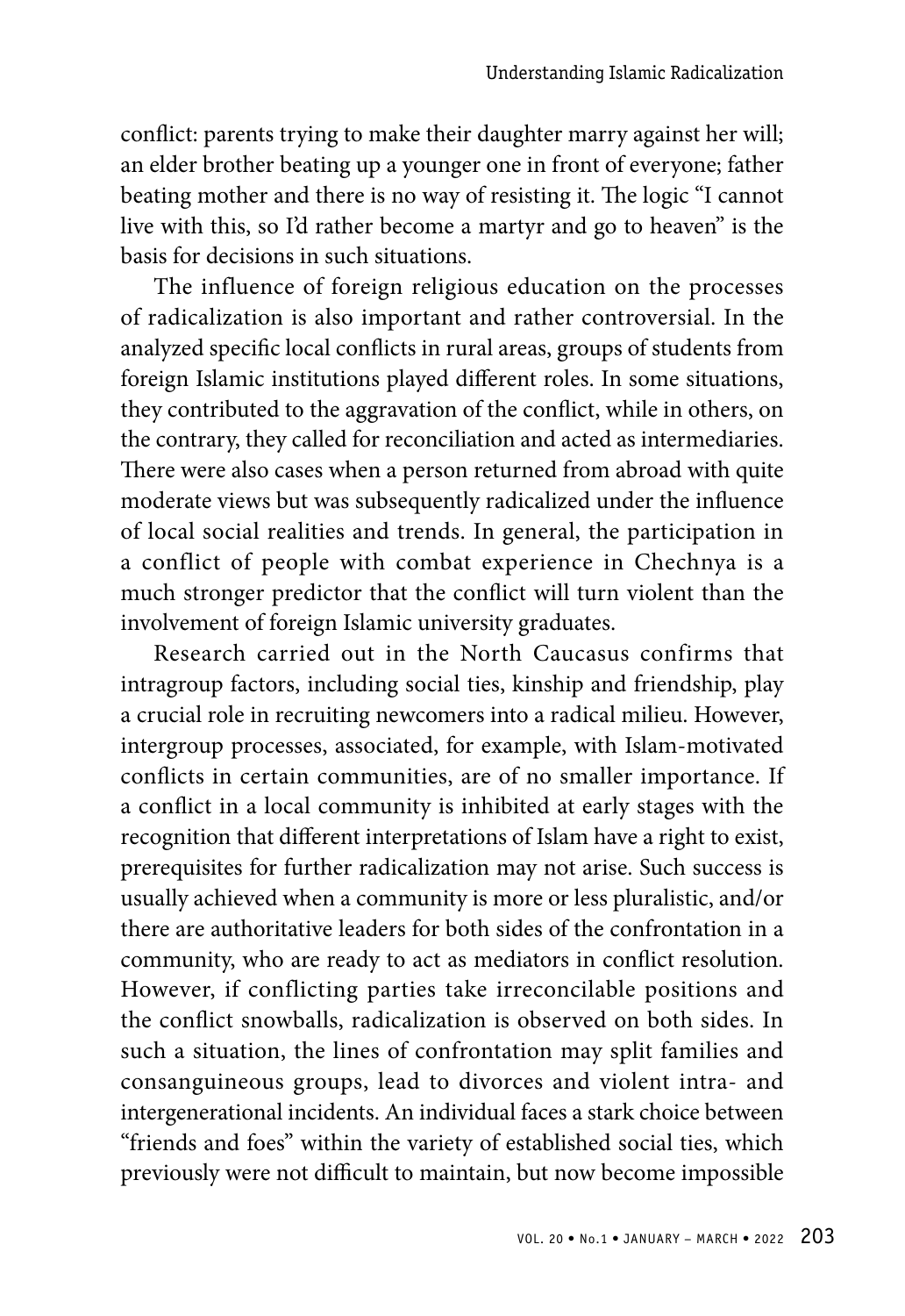to preserve as the confrontation has turned irreconcilable. And it becomes ever more difficult to evade this choice.

As for the individual paths of radicalization, the importance of two main factors was revealed here: 1) the set of life trajectories available to the individual at one time or another, and 2) the criteria for choosing between them. Research on radicalization usually focuses on the latter factor as it is believed that people opt for the path of violent actions as a result of indoctrination or personal attachments. However, the former factor should not be disregarded altogether. For example, the radicalization of the religious community in Kabardino-Balkaria before the attack on Nalchik in October 2005 largely stemmed from repression against its representatives (quite peaceful initially), who saw ever more life opportunities shut in front of them. They were massively dismissed from their jobs and thereby deprived of a chance to earn a living. They were denied foreign travel passports, which stripped them of the possibility to emigrate. Besides, physical violence was actively used against them in combination with warnings that things would only get worse in the future (Zhukov, 2008). All this by no means excuses the subsequent armed attack on Nalchik and the death of civilians, especially since part of the community refused to take up arms. Nevertheless, without taking this factor into account the massive radicalization in Kabardino-Balkaria seems difficult to explain.

What conclusions can be drawn from the analysis of radicalization processes based on the outcomes of the North Caucasian studies? Obviously, their results by no means answered all unresolved theoretical questions. However, they provide a fresh perspective on some of these issues.

\* \* \*

*Firstly,* the theory of radicalization cannot be exhaustive without the conditions that emerge at the macro level borne in mind. However, these conditions should not be taken into account in a general abstract form, as was the case within the paradigm of the "root causes of terrorism" that mentioned modernization, urbanization and other similar global processes. It is essential to understand how these macro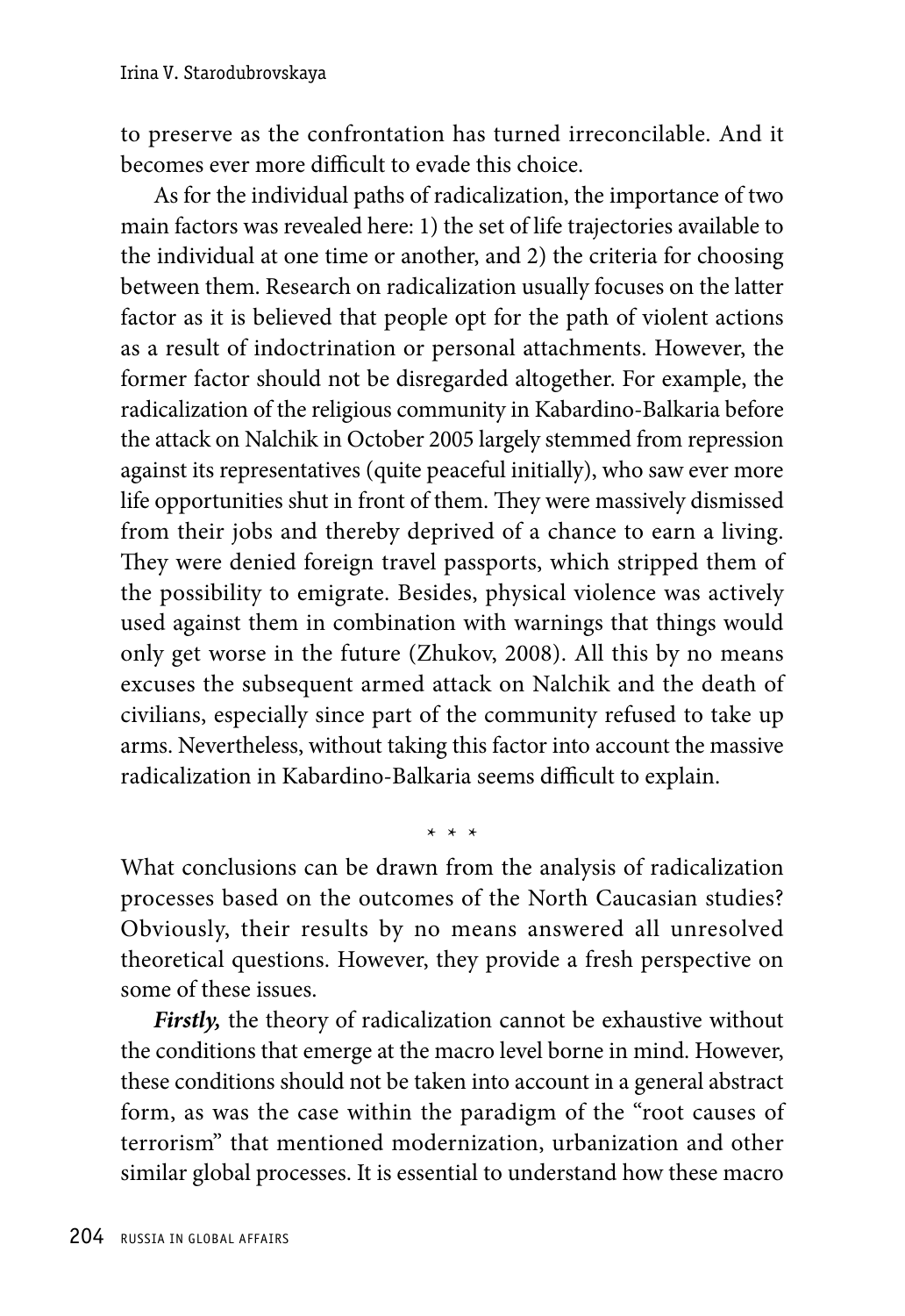processes are transformed into specific social needs at the level of individuals and groups, and to what extent radical ideologies, including radical interpretations of religion, are able to respond to these needs.

*Secondly,* if, on the one hand, we are speaking about individuals with certain demands, striving to maximize their utility, whatever it may be, and on the other hand, about ideologists and political entrepreneurs competing with each other for adherents, we will have a model clearly reminiscent of a market. However, it is important to realize that religious radicalism can be a "commodity" not only on the religious market, but also on the markets of ideologies and youth cultures. Therefore, it is not surprising that the contesters of Islamic radicalism include not only Christianity or Buddhism, but also, for example, liberalism or nationalism.

Importantly, modern information technologies are turning this market into a global one: a Muslim, even in a remote village in the North Caucasus, can get advice from a scholar in any of the largest centers of Islamic thought. In a situation like this the effectiveness of administrative restrictions on the influence of "foreign Islam," which are so popular both in Russia and in Europe, is obviously called into question.

*Thirdly,* the choice of Islamic fundamentalism amid social turbulence and anomie can be considered quite rational. The choice between peaceful and violent versions of fundamentalist ideological varieties is influenced by both rational and irrational factors, and not all of them boil down to indoctrination or group dynamics.

*Fourthly,* the processes of radicalization are influenced not only by intragroup dynamics, but also by intergroup trends. In the case of a religiously motivated conflict in a community, the need for solidarity with one of the parties may turn out to be practically uncontested, and the individual has to choose between different loyalties, which had not been perceived as antagonistic before the conflict began.

*Finally,* when analyzing the reasons for resorting to radicalism at the individual level, it is necessary to consider not only the reasons for the individual's choice of certain life options, but also the very range of options available to him/her; a narrow range is likely to predetermine the drift towards radicalization and violence.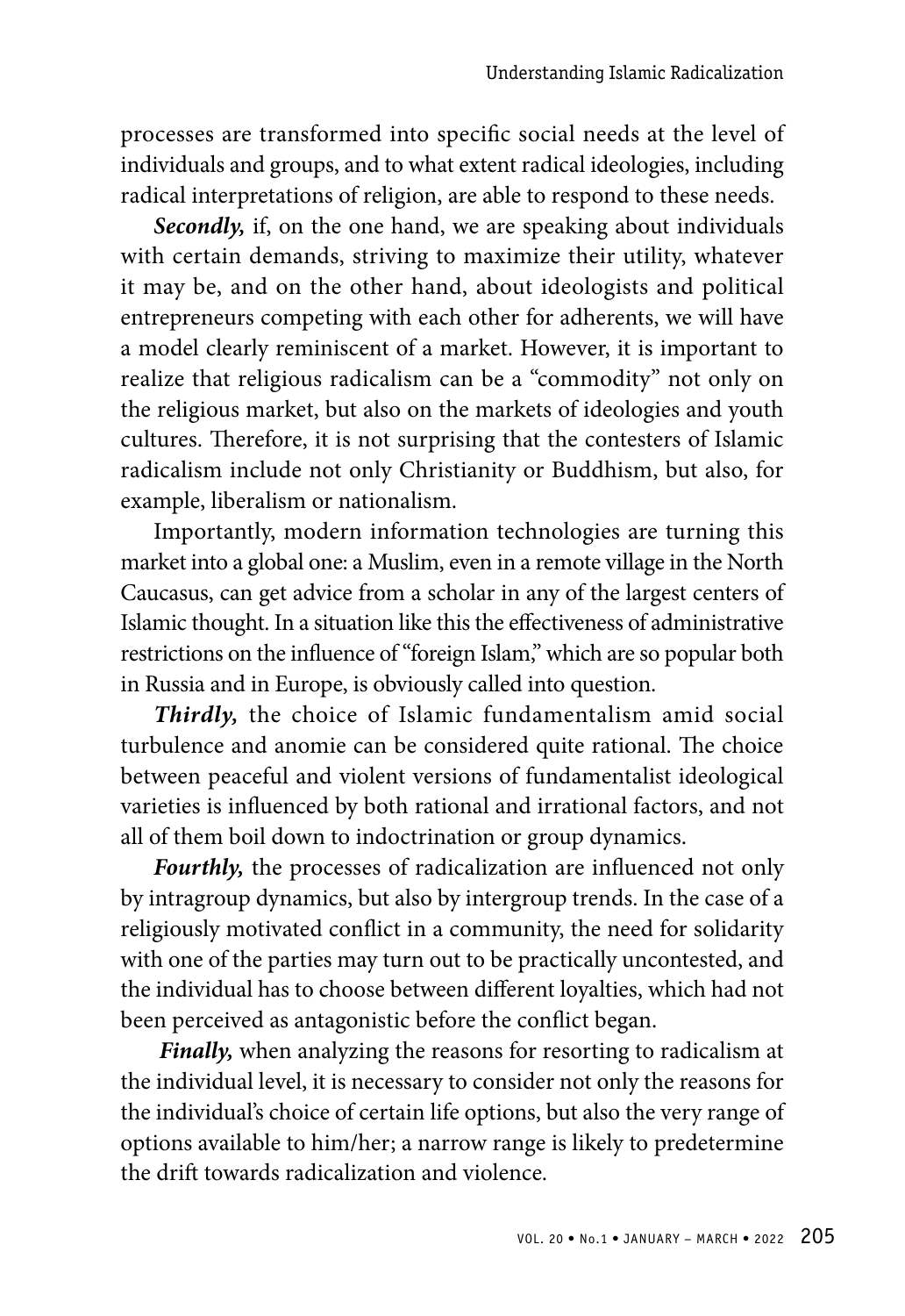### **References**

Atran, S., 2016. *Razgovarivaya s vragom. Religiozny ekstremizm, svyashchennye tsennosti i chto znachit byt' chelovekom* [Talking to the Enemy: Religious Extremism, Sacred Values and What It Means to Be a Human]. Mosсow: Karyera press.

Babich, I. and Yarlykapov, A., 2003. Islamic Movement in Kabardino-Balkaria: Trends and Problems. *Central Asia and the Caucasus*, 4 (22), pp. 162–172.

Bartlett, J., Birdwell, J. and King, M., 2010. The Edge of Violence. DEMOS.

Bartlett, J. and Miller, C., 2012. The Edge of Violence: Towards Telling the Difference Between Violent and Non-Violent Radicalization. *Terrorism and Political Violence*, 24 (1), pp. 1-21.

Berrebi, C., 2009. The Economics of Terrorism and Counterterrorism: What Matters and Is Rational-Choice Theory Helpful? In: P. K. Davis and K. Cragin (eds.) *Social Science for Counterterrorism: Putting the Pieces Together, 1st ed.* Santa Monica, CA: RAND Corporation, pp. 151-208.

Bjorgo, T., 2005. Conclusions. In.: T. Bjorgo (ed.) *Root Causes of Terrorism: Myths, Reality and Ways Forward, 1st ed.* London, New York: Routledge, pp. 256-264.

Bobrovnikov, B., 2000. Abreki i gosudarstvo: kultura nasiliya na Kavkaze [Abreks and the State: The culture of Violence in the North Caucasus]. *Vestnik Evrazii,* 1(8), pp. 19-46.

Crenshaw, M., 1981. The Causes of Terrorism. *Comparative Politics,* 13 (4), pp. 379-399.

Crenshaw, M., 1998. The Logic of Terrorism: Terrorist Behavior as a Product of Strategic Choice. In: W. Reich (ed.) *Origins of Terrorism: Psychologies, Ideologies, Theologies, States of Mind, 1st ed.* Cambridge: Cambridge University Press.

Davis, P. K. and Cragin, K. (eds.), 2009. *Social Science for Counterterrorism: Putting the Pieces Together, 1st ed.* Santa Monica, CA: RAND Corporation

Dobaev, I., Berezhnoy, S. and Krainuchenko, P., 2002. *Islam v sovremennykh respublikah Severnogo Kavkaza* [Islam in the Modern Republics of the North Caucasus]. Rostov-na-Donu: Izdatelstvo SKHZS VSh.

Dobaev, I., Dobaev, A. and Nemchinova, V., 2015. *Geopolitika i terrorism epohi postmodernizma* [Geopolitics and Terrorism in the Postmodern Era]. Rostov-na-Donu: Izdatelstvo YUFU.

Ignatenko, A., 2000. Endogenny radicalism v islame [Endogenous Radicalism in Islam]. *Tsentralnaya Aziya i Kavkaz*, 2(8) [online]. Available at: <www.ca-c.org/online/2000/ journal\_rus/cac08\_2000/12.ignatenko.shtml> [Accessed 15 January 2021].

Khalil, J., Horgan, J. and Zeuthen M., 2019. The Attitudes–Behaviors Corrective (ABC) Model of Violent Extremism. *Terrorism and Political Violence* [online]. DOI: .1080/095 46553.2019.1699793 [Accessed 15 January 2021].

Kisriev, E., 2004. *Islam i vlast' v Dagestane* [Islam and Power in Dagestan]. Moscow: OGI.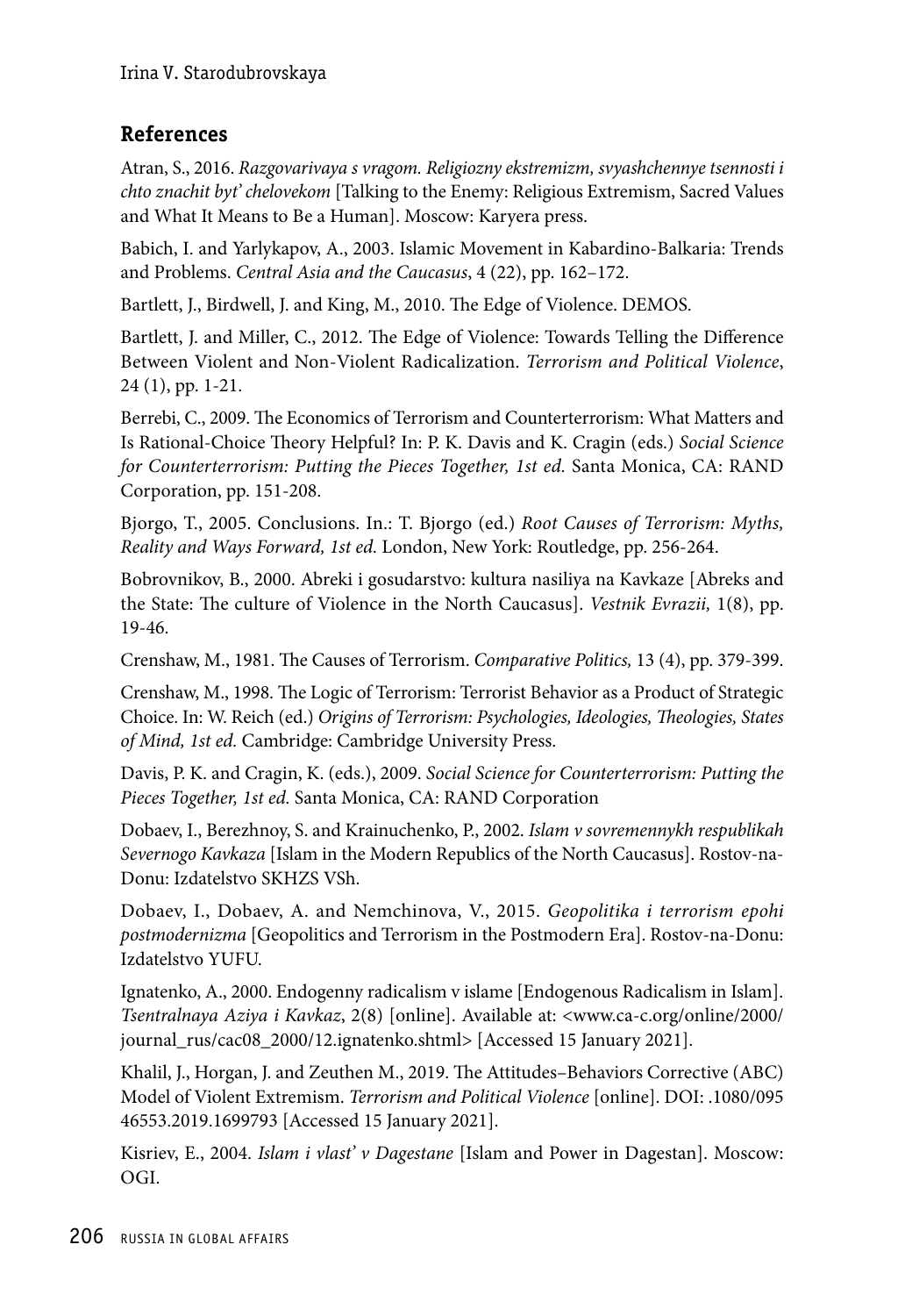Koehler, D., 2017. *Understanding Deradicalization. Methods, Tools and Programs for Countering Violent Extremism*. London, New York: Routledge.

Kundnani, A., 2015. Radicalization: The Journey of a Concept. In: C. Baker-Beall, C. Heath-Kelly and L. Jarvis (eds.) *Counter-Radicalization. Critical Perspectives, 1st ed*. London: Routledge, pp. 14-35.

Lambert, L., 2011. *Countering Al-Qaeda in London: Police and Muslims in Partnership*. London: Hurst & Company.

Makarov, D., 2000. *Ofitsialny i neofitsialny islam v Dagestane* [Official and Unofficial Islam in Dagestan]. Moscow: TsSiPI.

Malashenko, A., 2006a. *Islamskaya alternativa i islamistsky proekt* [Islamic Alternative and Islamist Project]. Moscow: Ves' mir.

Malashenko, A., 2006b. Globalny islam [Global Islam]. *Kommersant*, 7 July [online]. Available at: <www.vesmirbooks.ru/press/345/> [Accessed 15 January 2021].

Malashenko, A. and Trenin, D., 2002. *Vremya Yuga: Rossiya v Chechne, Chechnya v Rossii* [The Time of the South: Russia in Chechnya, Chechnya in Russia]. Moscow: Gendalf.

McCauley, C. and Moskalenko, S., 2008. Mechanisms of Political Radicalization: Pathways Toward Terrorism. *Terrorism and Political Violence,* 20(3), pp. 415-433.

McCauley, C. and Moskalenko, S., 2017. Understanding Political Radicalization: The Two-Pyramids Model. *American Psychologist*, 72(3), pp. 205–216.

Ravndal, J. A., 2012. A Post-Trial Profile of Anders Behring Breivik. *CTC Sentinel,* 5(10) [online]. Available at: <ctc.usma.edu/a-post-trial-profile-of-anders-behring-breivik/> [Accessed 15 January 2021].

Roy, O., 2004. *Globalized Islam: The Search for a New Ummah*. New York: Columbia University Press.

Roy, O., 2017. Who Are the New Jihadis? *The Gardian*, 13 April, [online]. Available at: <www.theguardian.com/news/2017/apr/13/who-are-the-new-jihadis> [Accessed 15 January 2021].

Sageman, M., 2008. *Leaderless Jihad: Terror Networks in the Twenty-first Century.* Philadelphia: University of Pennsylvania Press.

Sageman, M., 2016. The Turn to Political Violence in the West. In: R. Coolsaet (ed.) Jihadi *Terrorism and the Radicalization Challenge: European and American Experiences, 2nd edition.* London and New York: Routledge, pp. 117-129.

Savvateev, A., Nefliasheva, N. and Kisriev, E. (eds.), 2017. *Islamskiye radikalnye dvizheniya na politicheskoi karte sovremennogo mira. Severny i Uzhny Kavkaz.* [Radical Islamic Movements on the Political Map of the Modern World. The Northern and the Southern Caucasus]. Vol. 2. Moscow: IA RAN, RUDN.

Schmid, A. P., 2013. *Radicalization, De-Radicalization, Counter-Radicalization: A Conceptual Discussion and Literature Review.* Research Paper. The Hague: ICCT.